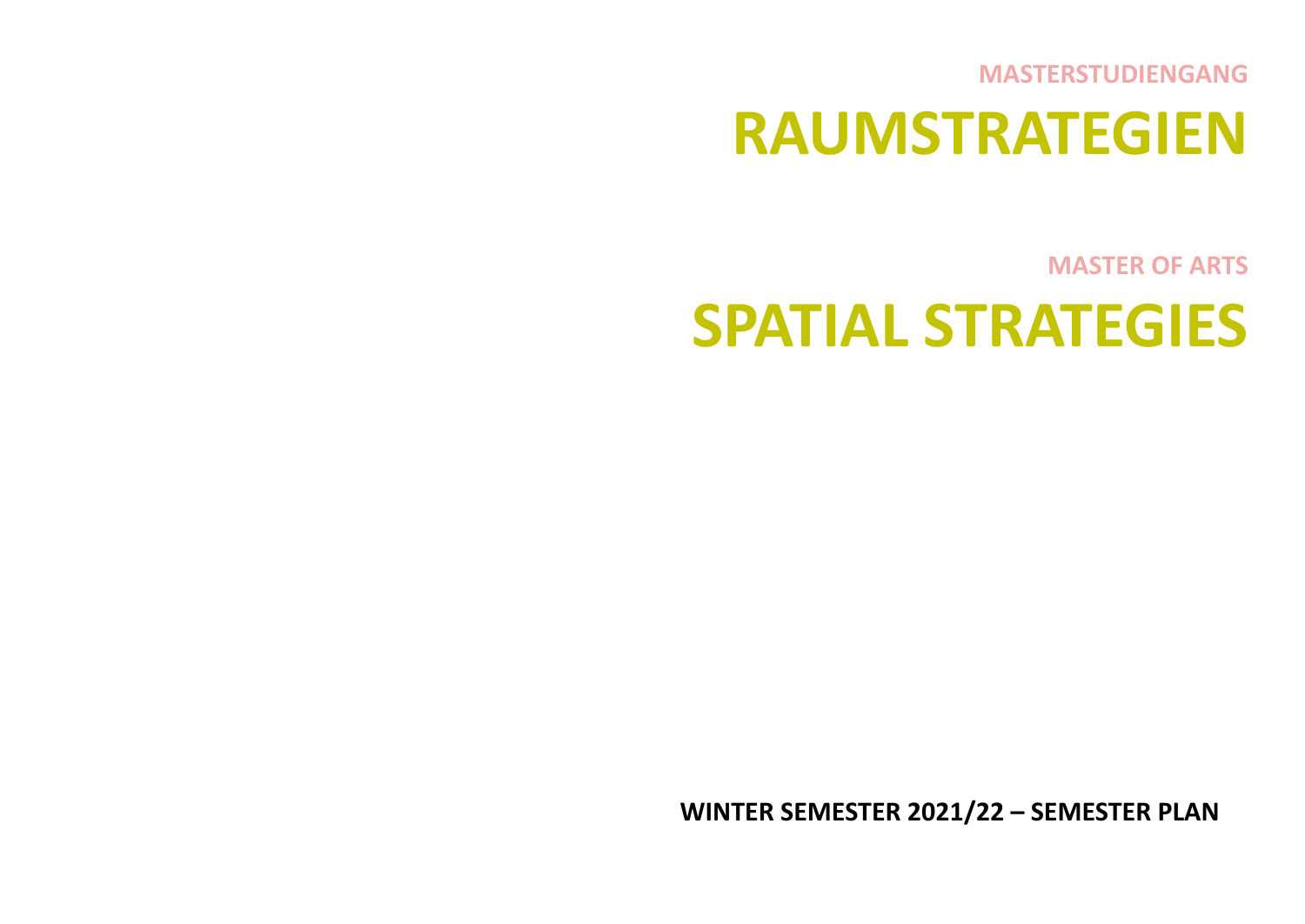# **RAUMSTRATEGIEN / SPATIAL STRATEGIES WINTER SEMESTER 2021/22**

**Semester period: 18 October 2021 – 18 February 2022 Winter break: 20 December 2021 - 02 January 2022 First Meeting: Monday, 18 October 2021, 17:00, Freilichtbühne**



weißenses

kunsthochschule berlin school of art Bühringstraße 20 \* 13086 - Berlin

#### **FACULTY**

**Prof. Dr. Bonaventure Ndikung** ndikung@kh-berlin.de

**Prof. Nasan Tur** tur@kh-berlin.de <http://www.nasantur.com/index.php>

**Dr. Noa K. Ha** ha@kh-berlin.de **Dr. Elena Agudio** elena.agudio@gmail.com <https://savvy-contemporary.com/>

**Prof. Dr. Elisa T. Bertuzzo** bertuzzo@kh-berlin.de Honorarprofessorin

**Paz Guevara** paz.guevara@posteo.de

**Dr. Anton Kats** ak@antonkats.net

**Grace Euna Kim** euna.kim@kh-berlin.de <http://www.euna-kim.com/>

**Dr. Marianna Loisi** marianna.liosi@gmail.com <https://marianna-liosi.tumblr.com/>

**Lerato Shadi** mail@leratoshadi.art <http://www.leratoshadi.art/>

**Sunette L. Viljoen** sviljoen@kh-berlin.de <http://sunetteviljoen.com/>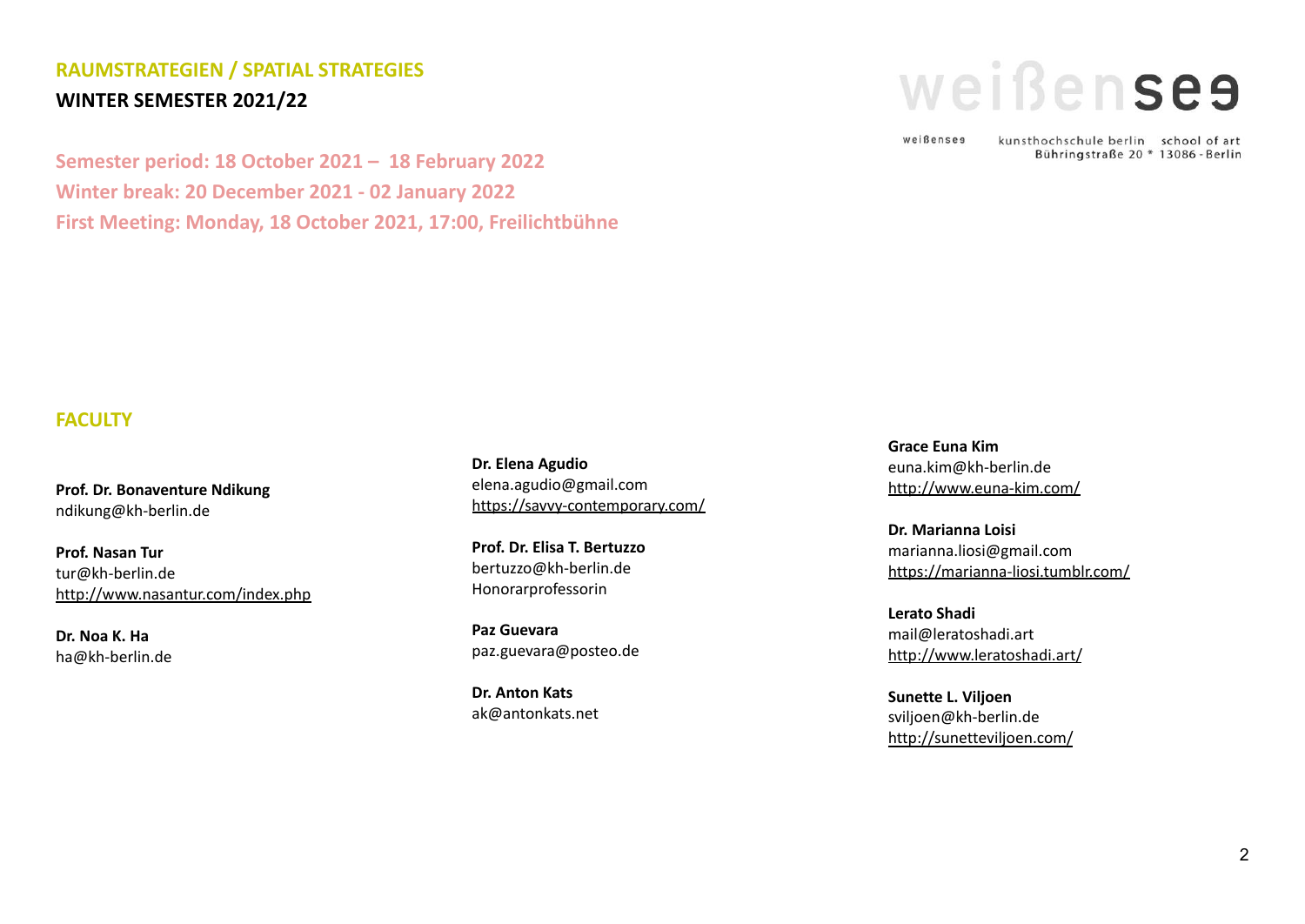## **THEORIE**

**Elena Agudio (EA) - 6 ECTS Paz Guevara (PG) - 6 ECTS Noa K. Ha (NH) 6 ECTS (Theorie aus Theorie-Praxis-Projekt) Bonaventure Ndikung (BN) 6 ECTS (Theorie aus Theorie-Praxis-Projekt) Monument Lab - 6 ECTS (Theorie oder Praxis)**

#### **PRAXIS**

**Anton Katz (AK) - 6 ECTS Euna Kim (EK) - 6 ECTS Nasan Tur (NT) + Marianna Loisi (ML) - 6/8 ECTS Lerato Shadi (PO) - 6 ECTS**

## **THEORIE-PRAXIS-PROJEKT (ODER HAUPTPROJEKT)**

**Noa Ha (NH) - 10 oder 16 ECTS Bonaventure Ndikung (BN) + Sunette Viljoen (SV) - 10 oder 16 ECTS**

## **MASTERARBEIT (PRAXIS UND THEORIE 30 ECTS)**

**Nasan Tur - Sprechstunde + Kolloquium Noa K. Ha - Sprechstunde Bonaventure Ndikung - Sprechstunde Noa K. Ha - Sprechstunde Elisa T. Bertuzzo - Sprechstunde**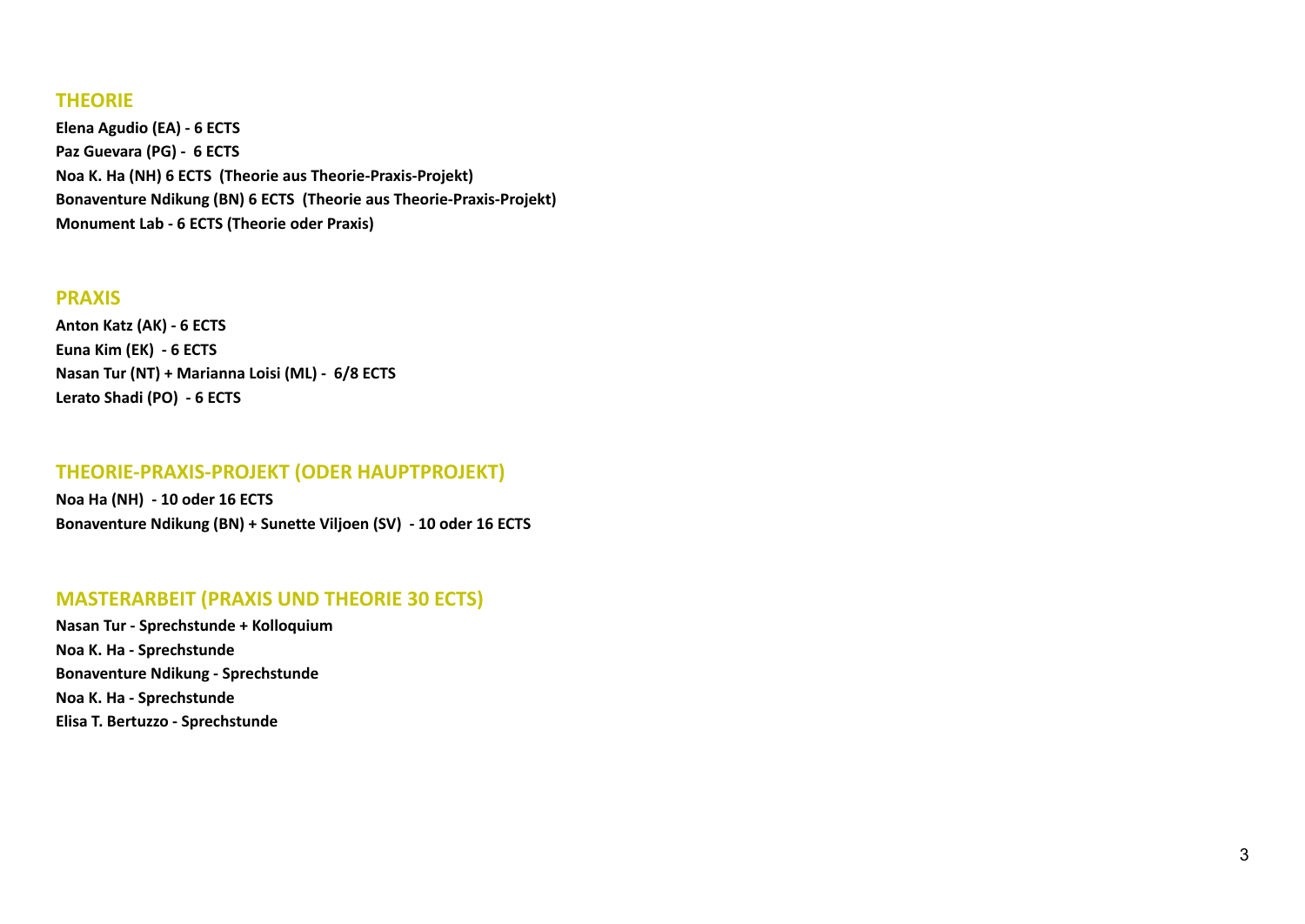# **1. SEMESTER**

- **Modul 1 / Anknüpfen und Reflektieren**
- **1.1. Theorie-Praxis-Projekt 1: NH (10 ECTS) oder Theorie-Praxis-Projekt BN + SV (10 ECTS)**
- **1.2. Theorieseminar: EA (6 ECTS) oder Theorie aus Theorie-Praxis-Projekt Kurs 1: BN (6 ECTS)**
- **1.3. Praxisseminar: NT + ML (6 ECTS) oder Praxisseminar AK (6 ECTS) Monument Lab (6 ECTS)**

**Modul 2 / Einwenden und Formulieren**

- **2.4. Praxisseminar: LS (6 ECTS) oder Praxisseminar EK (6 ECTS)**
- **2.5. Theorieseminar: PG (6 ECTS) oder Theorie aus Theorie+Praxis-Projekt BN (6 ECTS)**

# **2. SEMESTER**

**Modul 3 / Aufstellen und Begreifen**

- **3.6. Theorie-Praxis-Projekt 2 : NH (10 ECTS) oder Theorie-Praxis-Projekt BN (10 ECTS)**
- **3.7. Theorieseminar: EA (6 ECTS) oder Theorieseminar PG (6 ECTS)**

**Modul 4 / Experimentieren und Kooperieren**

**4.8. Praxisseminar: Künstlerische Methoden: NT + ML (8 ECTS) oder Praxisseminar LS (6 ECTS)**

**4.9. Praxisseminar: Forschende Praxis: EK (6 ECTS) oder Praxisseminar AK (6 ECTS) Monument Lab (6 ECTS)**

# **3. SEMESTER**

**Modul 5 / Vertiefen und Entwerfen**

- **5. 10. Theorie-Praxis-Hauptprojekt: NH (16 ECTS) oder Theorie-Praxis-Hauptprojekt: BN + SV (16 ECTS)**
- **5. 11. Theorieseminar: EA (6 ECTS) oder Theorie aus Theorie-Praxis-Projekt Kurs 1: BN (6ECTS)**

**5.12. Wahlpflichtfach (4 ECTS)**

# **4. SEMESTER**

**Modul 6 / Vergleichen und Neuerfinden**

**4.13. Masterarbeit mit Kolloquium (30 ECTS)**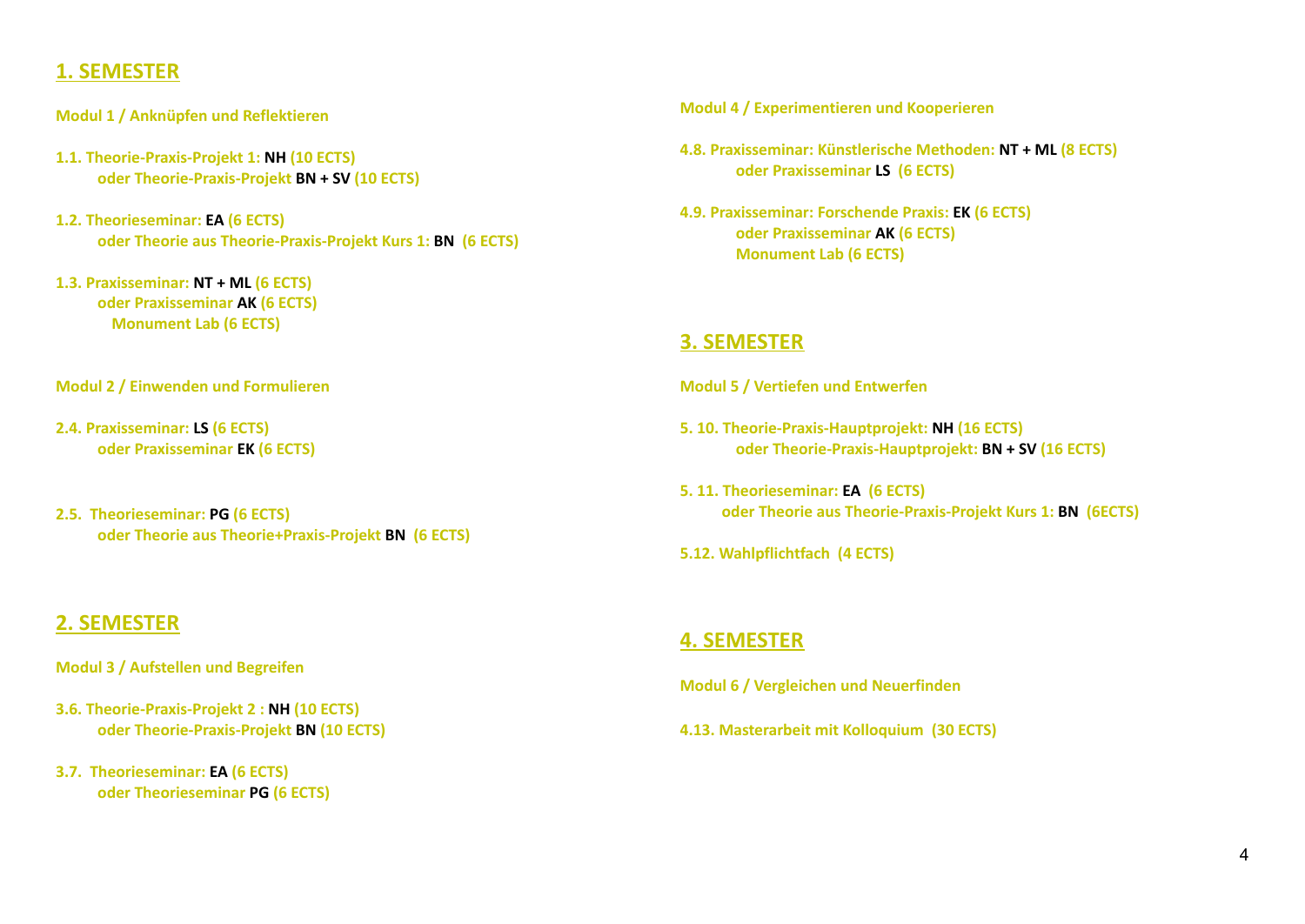| <b>WEEKDAY</b>        | <b>LECTURER / TIME</b>                                                                                                                        | <b>LECTURER / TIME</b>                                                                | <b>LECTURER / TIME</b>                                                                                                                                             |
|-----------------------|-----------------------------------------------------------------------------------------------------------------------------------------------|---------------------------------------------------------------------------------------|--------------------------------------------------------------------------------------------------------------------------------------------------------------------|
| <b>Monday</b>         | <b>Lerato Shadi</b><br>$10:00 - 13:00$                                                                                                        |                                                                                       |                                                                                                                                                                    |
| <b>Tuesday</b>        | Noa K. Ha<br>$10:00 - 13:00$                                                                                                                  | <b>Nasan Tur</b><br>(with Marianna Liosi)<br>$14:00 - 16:00$<br><b>Praxis Seminar</b> | <b>Nasan Tur</b><br>Plenum - Kolloquium for students<br><b>Open discussion</b><br>(Open for presentations of all students<br>from Raumstrategien)<br>16:30 - 19:00 |
|                       | <b>Nasan Tur</b><br><b>Personal meetings</b><br>$09:00 - 13.00$                                                                               | Noa K. Ha<br><b>Personal Meetings</b><br>14:00 - 17:00                                | By announcement<br>approx. every 2 weeks                                                                                                                           |
| Wednesday             | <b>Bonaventure Ndikung</b><br>(with Sunette L. Viljoen)<br>$10:00 - 13:00$                                                                    | <b>Bonaventure Ndikung</b><br><b>Personal meetings</b><br>14:00 - 17:00               |                                                                                                                                                                    |
| <b>Thursday</b>       | <b>Elena Agudio</b><br>$10:00 - 13:00$                                                                                                        |                                                                                       |                                                                                                                                                                    |
| <b>Friday</b>         | Paz Guevara<br>$10:00 - 13:00$                                                                                                                | <b>Grace Euna Kim</b><br>$14:00 -$                                                    |                                                                                                                                                                    |
| <b>Block Sessions</b> | Anton Katz: 6 Sessions: every Saturday in<br>October and on two first Saturdays in<br><b>November</b><br>Monument Lab (DATES TO BE CONFIRMED) |                                                                                       |                                                                                                                                                                    |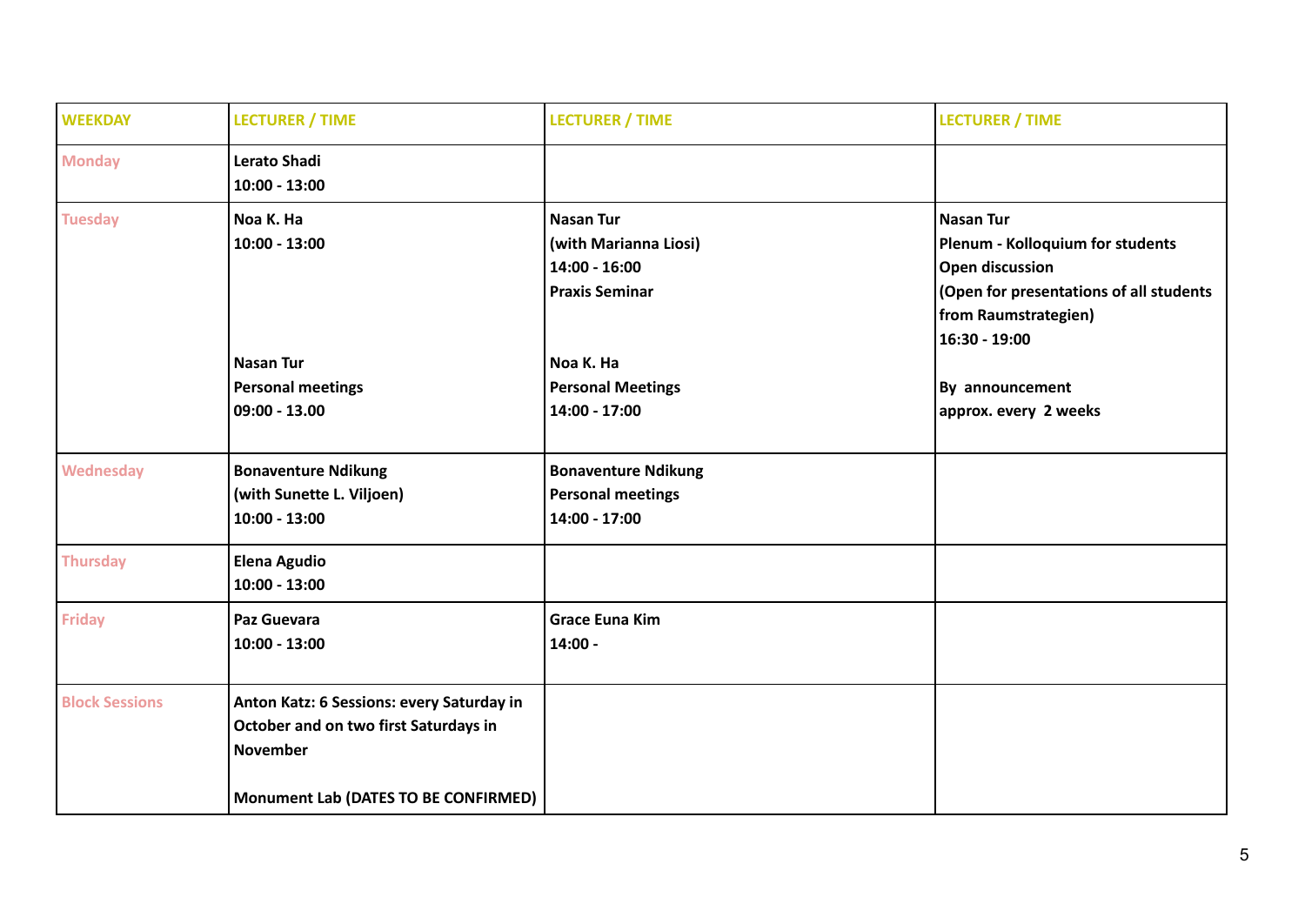## **THEORIE-PRAXIS-PROJEKT (10 ECTS) ( Hauptprojekt: 16 ECTS)**

**PROF. DR. BONAVENTURE NDIKUNG (WITH SUNETTE L. VILJOEN) Wednesdays 10:00 - 13:00**

# **MEMORIES OF A DISTANT PRESENT: ON HERITAGE AND MEMORY**

What about the half that's never been told? Look how long it's been kept a big secret Look how long it's been hided away The half, the half, the half that's never been told What is hidden from the wise and good It shall reveal to babe and suckling The half, the half, the half that's never been told ― **Dennis Brown,** *What about the Half*

We are constantly confronted with the gaps, sometimes yawning ones, between memory and historiography. This becomes quite evident at heritage sites and monuments, and other sites that officially or unofficially serve as pillars that carry or vessels that contain the histories of specific spaces, cultures and peoples.

We are proposing a seminar that revolves around the notions of memory, collective memory, material and immaterial memory, and non-humanocentric memory i.e. memory in space and non-living being, with heritage sites as a point of departure. The project will investigate what is remembered through heritage sites and other sites as mnemonic tools through history and historiography as opposed to what is in the memory of the people and the memory of the spaces in question.

Etymologically, heritage stems from the Latin *hērēditāre* and the French *iritage*, *eritage*, heritage mean heir, inheritance or ancestral estate, that which may be inherited or a condition or state transmitted from ancestors. The German term for heritage, Erbe, also stands for that which is inherited, while the contemporary French translation, Patrimoine, points at another, still important direction.

The questions thus arise, what is inherited besides the physicality of that which is inherited? Memory? And what are the politics of inheritance in heritage? Patrimoine/Patrimony?

**Collective Memory**: What is especially inherited with heritage is the collective memory of different times as embodied in people. Besides the histories that are written in books about certain spaces, the memories of these spaces actually lie both in collective bodies and in the material spaces. According to Laurent Licata and Aurélie Mercy in following the footsteps and thoughts of Maurice Halbwachs, "collective memories are shared representations of a group's past based on a common identity. Social psychological approaches of collective memory have addressed their antecedents and functions. Their formation is affected by cognitive and emotional factors, but it takes place in the context of human interactions with other humans or with cultural artifacts. They are shaped by, and transmitted through, narratives. Because they intervene in the definition, maintenance, and mobilization of social identities, they have a strong impact on intergroup relations. Collective memories influence the present, but they are also influenced by present psychological states and needs." Which is to say that in thinking about heritage and other sites of historical significance one must factor in the cognitive and emotional factors of the society in relation to what is inherited. We know what we know about certain historical artefacts because we are told or because we develop knowledge about them based on our interactions with them. Memory is a living being that is malleable and adaptable to different times and psychological states. Collective memory, as a body of social knowledge, can also be constructed as it is passed on within a social group or from a generation to another, and the vessels of these memories, besides the human body, are cultural artefacts like images, stories, architecture and more. Masahiro Ogino points out in "Sociology of Collective Memory" that "according to Halbwachs, collective memory is different from history even if history influences the formation of collective memory, because collective memory holds only a part of the past that is still alive in the conscience of the group. On the contrary, history chooses important events and tries to give these events an order to simplify them for the didactic purpose."

It is in this light that we are inviting students to encounter the sites through collective memory rather than history.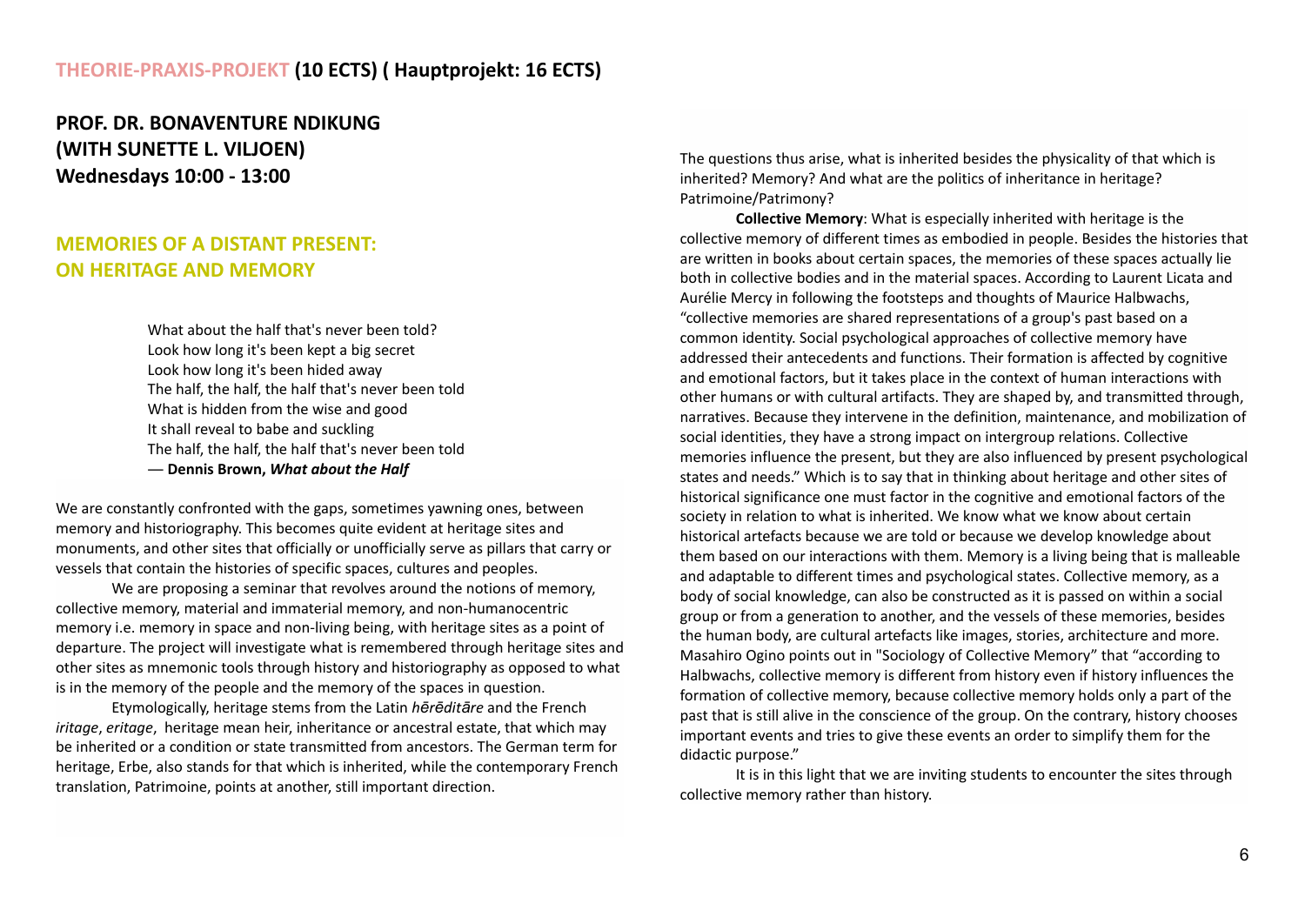## **THEORIE-PRAXIS-PROJEKT (10 ECTS) ( Hauptprojekt: 16 ECTS)**

**DR. NOA K. HA Seminar: Tuesdays, 10:00 - 13:00 First meeting: Thursday 21 October at 14:00 Personal Meetings: Tuesdays 14:00 - 17:00 Regular days at KH Weissensee: Tuesdays and Thursdays**

## **HERSTORYCITY AND THE COLONIALITY OF SPACEMAKING**

What is space? Who produces space? Whose history is in space? How is space gendered – or racialized? How are we placed and displaced in and through space? How is the production of space to be understood as the production of urbanity? And who are the people to produce space or make the city? This broad range of questions will be addressed throughout the seminar to introduce some theoretical engagements with space, colonialism and his/herstory. Because city space and the history of urban space can be told from many angles and a deeper look into the urban can shed light to matters of representation and to processes of exclusion, too. In that vein this seminar consists of the reading, reflecting, and discussing selected texts. The reading and intellectual experience will be extended by further excursion to include the experience of the urban and its historycity as well. As all students are asked to engage with the reading, the discussion, and their own spatial experiences to set themselves in a broader perspective and scale from urban space to global space.

#### **SELECTED BIBLIOGRAPHY**

– Brah, Avtar (1996): Diaspora, border and transnational identities, in: Cartographies of diaspora - contesting identities. Routledge London & New York, S.175–207.

- El-Tayeb, Fatima (2012): 'Gays Who Cannot Properly Be Gay': Queer Muslims in the Neoliberal European City, in: European Journal of Women's Studies 19, S. 79–95.
- Fanon, Frantz. 1961. "On national culture". Postcolonialisms: An Anthology of Cultural Theory and Criticism, 198–219.
- King, Anthony: The Times and Spaces of Modernity, S. 65-81
- Massey, Doreen B. (2004) Space, place and gender. Cambridge: Polity Press.
- Roy, Ananya. 2009. "The 21st-century metropolis: new geographies of theory". Regional Studies 43 (6): 819–30.
- Simone, AbdouMaliq. 2004. "People as infrastructure: intersecting fragments in Johannesburg". Public Culture 16 (3): 407–29.
- Stoler, Ann Laura (2008): Imperial debris: reflections on ruins and ruination, in: Cultural Anthropology 23, S. 191–219.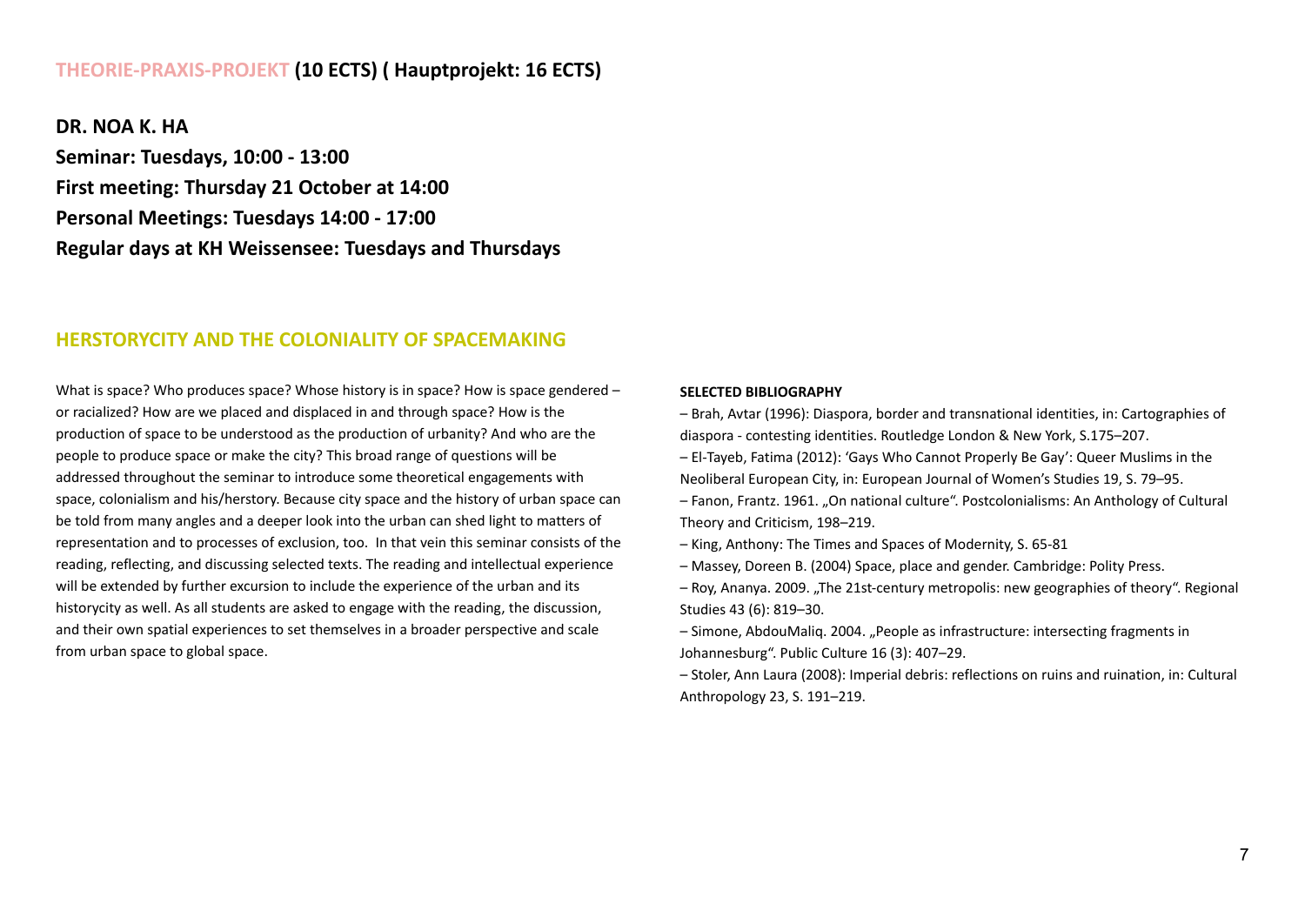## **PRAXIS (6/8 ECTS)**

# **PROF. NASAN TUR (WITH DR. MARIANNA LIOSI) Tuesdays from 14:00, Seminarraum**

# **REPERTOIRES, ENVIRONMENTAL TRACES, ENGAGED PUBLICS, AND OTHER PRACTICES THAT FORGE THE PUBLIC SPHERES**

The rising of biocapitalism, new technologies and the internet have deeply contributed to blur the boundaries and the meanings of what is the private domain, or conversely, what belong the public spheres. During the pandemic, this process turned into extreme, when the strong limitations to attend public areas have globally transformed the function of highly intimate and protected spaces such as homes into either overpopulated work and learning spaces, or solitary theaters, bars, and clubs.

Whereas the definition of public is "done for, made for, acting for, or being in the service of the community as a whole," (WordReference Random House Learner's Dictionary of American English, 2021), the counterpart is that what is public needs individual and collective care. Also, public objects and places are unprotected contexts, terrains of censorship, or conversely, arena of dissent, multiplicity, creativity, and thus freedom. In her book The Archive and the Repertoire. Performing Cultural Memory in the Americas (2003), performance studies scholar Diana Taylor defines repertoire as embodied memory conveyed in gestures, the spoken word, movement, dance, song, performance and demonstrations, which take place in different public contexts and enable the forging of new histories.

The seminar will aim at (re)mapping and extending the notion of public sphere by exploring community and street actions as well as theater and online performance as political interventions. Within this frame, it will focus on observing the capacity and limits of traces such as artistic, architectural, urban and natural conformations, as well as

ephemeral embodied expressions to preserve or rewrite the cultural memory, transmit knowledge and thus redesign the public domain. The seminar will also question the role played by artists, especially performers and ordinary citizens as publics, and their responsibility in decolonizing, enacting site-specific reoccupations and renegotiation of the public spheres offline and online.

The seminar focuses specifically on praxis. Within this frame, students are strongly required to engage individually or in groups in explorations, walks and detournements across meaningful and anonymous neighborhoods in Berlin. Besides these explorations that will consider also the online domain, the class will be engaged in individual presentations of the students' works, collective discussions about and beyond the theoretical inputs proposed. During the seminar, students are strongly required to work on personal or group interventions in the public space that can take different and hybrid forms, such as sound or video installations, performance, sculptures, and beyond these definitions.

Through the presentation of cases-study and theoretical inputs, the seminar will unfolds in the following sub-topics:

1) embodying transitory and invisible actions as tools of memory and resistance 2) public art that questions or conversely, winks at capitalism and the art market 3) break the boundaries of intimacy and privacy policies through theater, street and digital performance

4) hacking the system online and offline: on sabotage, imprisonments, and bots.

Encounters with international guest artists and curators will enrich the seminar program. In particular, the upcoming cooperation between Raumstrategien and HAU (Hebbel am Ufer, Berlin), and specifically HAU4 will pave the path for the development of in-progress new collaborations and projects.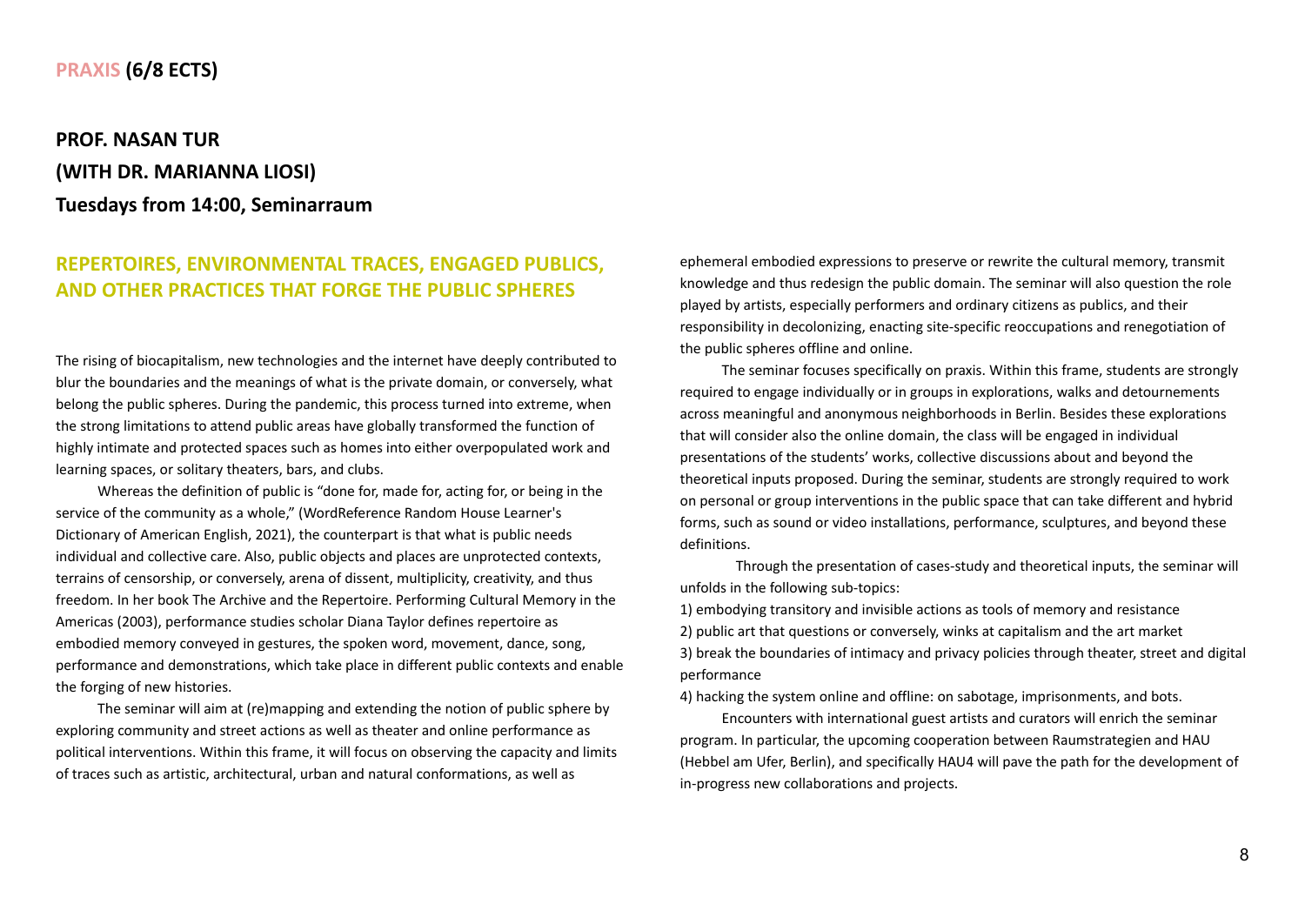#### **PRAXIS (6 ECTS)**

**LERATO SHADI Mondays, 10:00-13:00**

#### **NEW MEDIA AND PERFORMATIVITY**

"History is not the past, it is the present. We carry our history with us. We are our history". *James Baldwin*

"A discipline I have observed is an attitude of Love and reverence to People". *Bessie Head*

This seminar centred around new media and performativity is a practice based course that is structured as a workshop/exhibition/reading-room, where we periodically present/share/engage with results, which are informed and built from cues generated in the class. The discussion/dialogue/sharing is designed in a way that allows for a continues flow. The focus of the seminar will be in fashioning an environment where we can be creative in how we learn/work/share. We will invent and build together a structure by which we can be co-creators in the learning-experience and co-practitioners in an unearthing process of knowledge production.

How can we connect and extract the breath of lived history that resides in our bodies and reverberates in our daily experience through the tools and media of sound/video/movement? The goal is to lean into constructing knowledge from a space of our subjective, partial and emotional perspectives. How do we use our theoretical capabilities in a way that connects to the knowledge laying within ourselves?

How can we collectively and individually find tools that allow us to imagine and actively form a future, that is informed by the present but is not constrained by it. We will analyse and try to challenge our capital and western centred way of relation, to not just the earth, but everything in on and above her. Indigenous knowledge systems have ways to understand and many thinkers and writers—Queer/Black/POC/etc. folk—point to the worlds out there, that *we were never told about*, what Sun Ra was singing of.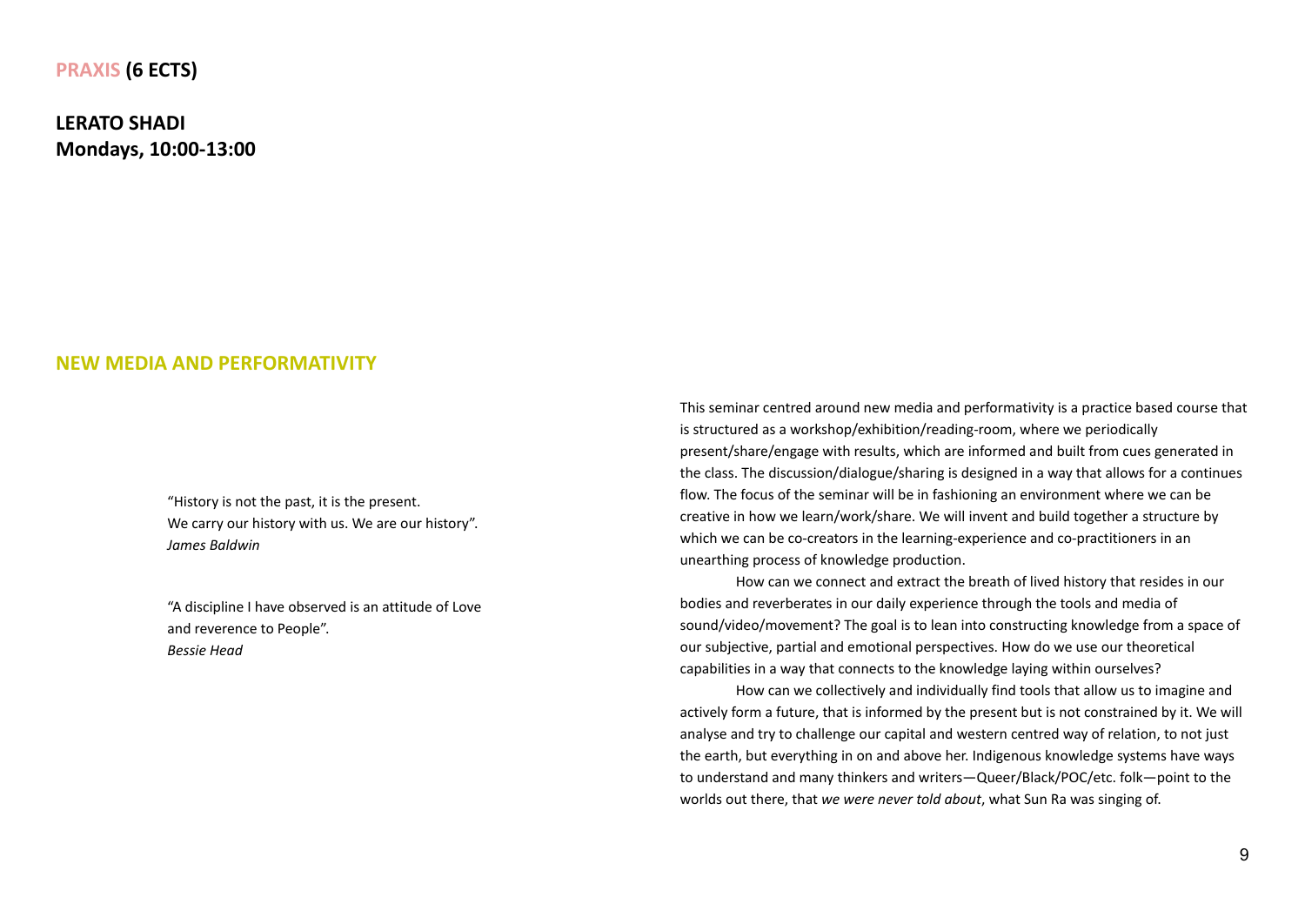#### **PRAXIS (6 ECTS)**

**GRACE EUNA KIM Fridays from 14:00 (8 Weekly Sessions, 5 hrs / open-end) 12 Person limit Prior-registration is required at graceeunakim@gmail.com**

## **LANGUAGE AGAINST LANGUAGE: ENCOUNTER AND THE POLITICS OF PERCEPTION**

"'Language should be tortured to tell the truth.'(1) It should be twisted, denaturalized, extended, condensed, cut and reunited, made to work against itself. Language as the 'big Other' (2) is not an agent of wisdom to whose message we should attune ourselves, but a place of cruel indifference and stupidity.

What 'democratic materialism' furiously rejects is the notion that there can be an infinite universal Truth which cuts across this multitude of worlds – in politics, this means 'totalitarianism' which imposes its truth as universal.

Of course, the only way for us to articulate this truth is within language – by way of torturing language. As already Hegel knew it, when we think, we think in language against language. The violence of thinking . . . is a sprach-zerstörend, language-destroying twisting of language in order to enable a trans-symbolic real of a Truth to transpire in it.

There is a 'language' which is outside violence … It is not the language of peaceful communication among subjects, but [the] joyful study of multiplicities [antagonisms]. Should we still call it language?"

Slavoj Žižek, '*Language, Violence and Non-violence*', 2008

"The letter kills."(3) —As 'enunciated' beings who are structured/colonized by language and the socio-symbolic order, even the most emancipated subject is still embedded in the system that s/he inhabits. In devising lived encounters through our respective critical practices: how may we dismantle and liberate hegemonic structures and processes of meaning, without inadvertently reproducing the very power imaginaries that we are calling into question?

This seminar questions the politics of encounter as a semiotic problem/imperative of aesthetic practice, embodied meaning and knowledge production. While the course is oriented toward performance, interventionist and/or participatory approaches, the process is an open-form laboratory whereby our journey will be co-adapted toward students' research desires. Students of all disciplinary backgrounds are welcome to engage a dynamic collective exchange, which will encourage radical corporeal experimentation in both studio and public settings.

The course is a further development of the 'Acid Bodies' sociopolitical research framework, which was initiated in 2019 at ZK/U-Zentrum für Kunst und Urbanistik and since 2020 has been explored in experimental seminars at the Raumstrategien program. It is an evolving collective research methodology that deploys embodied processes of immersion and deconstruction to probe psycho-spatial mediations of ideology, desire, symbolic violence, and the body as a site of resistance in crisis. Students are co-immersed in phenomenological investigations that unpack an intimate critique of the constructs of performativity of everyday life, and the subliminal processes by which social fictions are negotiated, spatialized, embodied, reproduced, and normalized. Together we question emancipatory forms of resistance and renewal that derive from within the social context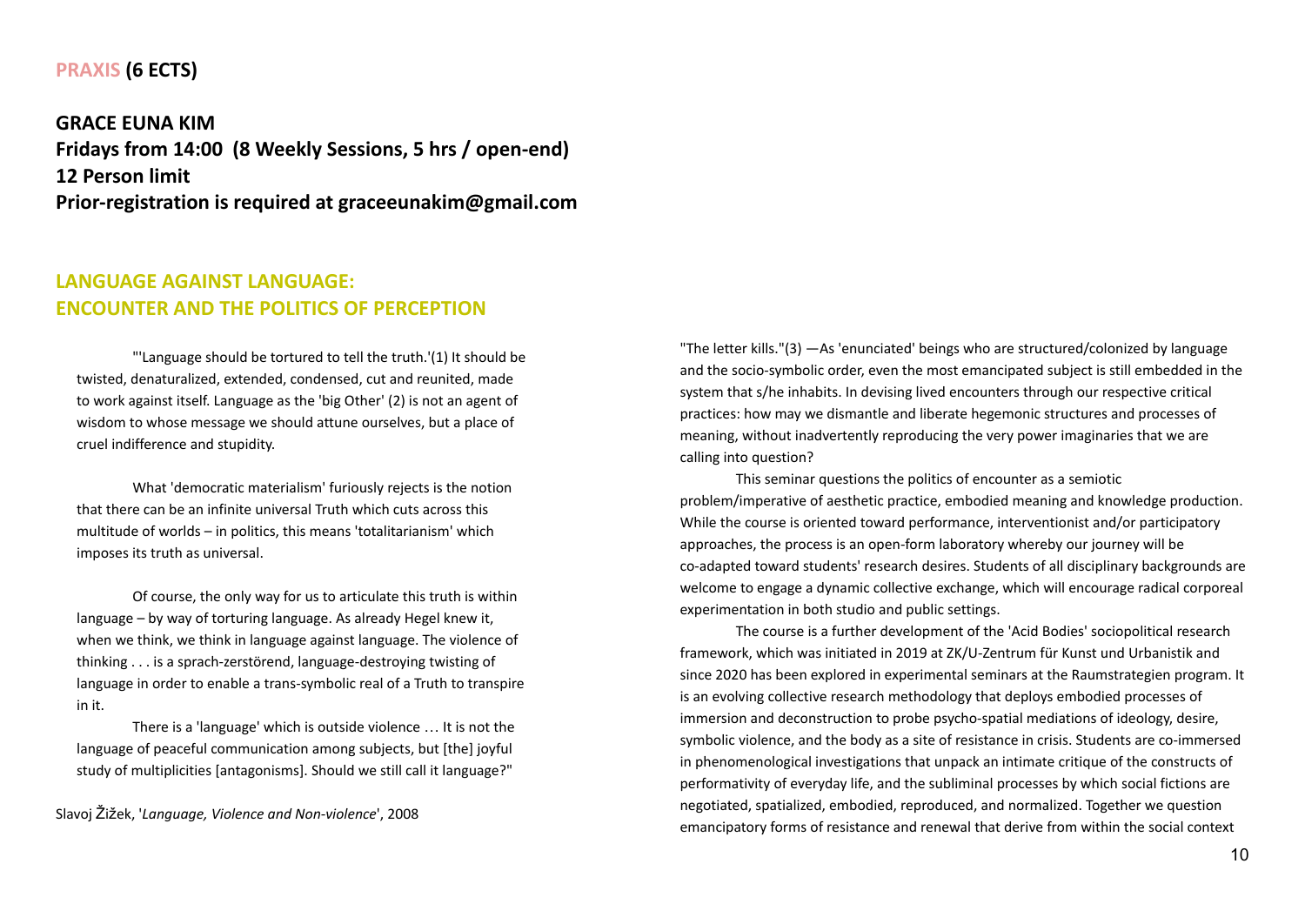of their realization—and the possibilities to thereby facilitate the transformation into a real event, from within the poetic structure of the encounter.

In this new manifestation for the Winter 2021-22 semester, the focus will be on symbolic violence, which we will co-examine in relation to the politics of perception, sense/semiotics, and encounter. In discourse with Slavoj Žižek, symbolic violence is considered in this regard as the invisible violence that is embedded behind the Status quo; the Commonly understood; the Ritualized; the Coded; the Nostalgic; the Reassuring; the Knowable; the Normal. It is about the violence that is hidden within the psycho-socio-symbolic order [what we'll broadly call 'language'] and how this produces covert forms of social domination, antagonism, and oppression that lead to the [actual, materialized] violence that we recognize as such, though in such a way that appears detached and even unknowable from its meta origins. Symbolic violence is in this sense "invisible since it sustains the very zero-level standard against which we perceive [and experience] something as [actually] violent. [It] is thus something like the notorious dark matter of physics." (4) It is everywhere and nowhere; and it is often where one least expects to find it.

Drawing from post-Lacanian psychoanalytic, philosophic and political thought, the seminar praxis investigations will therefore offer a living framework for students to personally question and work through what is at stake for them regarding these issues. Students will be encouraged to conceptualize and explore experimental propositions of 'impossible' encounters that investigate how, through radical gestures of dissensus, deconstruction, unlearning, negation, ethical antagonism, and subversion (among other possibilities)—one might transgress the limits of sense and representation, and thereby "crack open the unity of the given and the obviousness of the visible, in order to sketch a new topography of the possible."(5)

#### **BIBLIOTHEK**

– Badiou, Alain. 2001. *Ethics: An Essay on the Understanding of Evil*. London: Verso

– Barthes, Roland. (1957)1972. *Mythologies.* New York: The Noonday Press

– Blau, Herbert. 1990. *The Audience. London:* The John Hopkins University Press Ltd.

– Butler, Judith. 1997. *The Psychic Life of Power: Theories in Subjection*. Stanford, Calif: Stanford University Press

– Foucault, Michel. 1977. *'Nietzsche, Genealogy, History', Language, Counter-Memory, Practice.* Ithaca: Cornell University Press, pp 139-164

– Lacan, Jacques. 2006. *'The Mirror Stage as Formative of the I Function', Écrits.* New York: W.W. Norton & Company, pp 75-81

– Mouffe, Chantal. 2007. *'Artistic Activism and Agonistic Spaces', ART&RESEARCH: A Journal of Ideas, Contexts and Methods, Vol 1. No 2*

*–* Rancière, Jacques. 2004. *The Politics of Aesthetics: The Distribution of the Sensible*. London: Continuum

– Rancière, Jacques. 2009. *The Emancipated Spectator.* London: Verso

– Turner, Victor. 1966. '*Liminality and Communitas', The Ritual Process: Structure and Anti-Structure*. Ithaca, NY: Cornell University Press, pp 94-130

– Žižek, Slavoj. 2006. *How to Read Laca*n. London: Granta

– Žižek, Slavoj. 2008. *Violenc*e. New York: Picador

– Žižek, Slavoj. 2008. *'Language, Violence, and Non-violence'*, International Journal of Žižek Studies. Vol 2. No 3

– Zupančič, Alenka. 2018. '*The Apocalypse is (still) Disappointing'*, S: Journal of the Circle for Lacanian Ideology Critique

#### **NOTES**

(1) Jelinek, Elfriede. 1995. *Sturm und Zwang. Schreiben als Geschlechterkampf*. pp 73 (2) Jacques Lacan's 'big Other' (Symbolic Order)—i.e. society's overarching socio-linguistic structures, unspoken rules, and imaginaries of authority, knowledge, and power (3) Lacan, Jacques. 1977. 'The Agency of the Letter in the Unconscious or Reason Since Freud', *Écrits.* New York: W.W. Norton & Company (4) Žižek, Slavoj. 2008. *Violence*. New York: Picador (5) Rancière, Jacques. 2009. 'Misadventures of Critical Thought', *The Emancipated Spectator.* London: Verso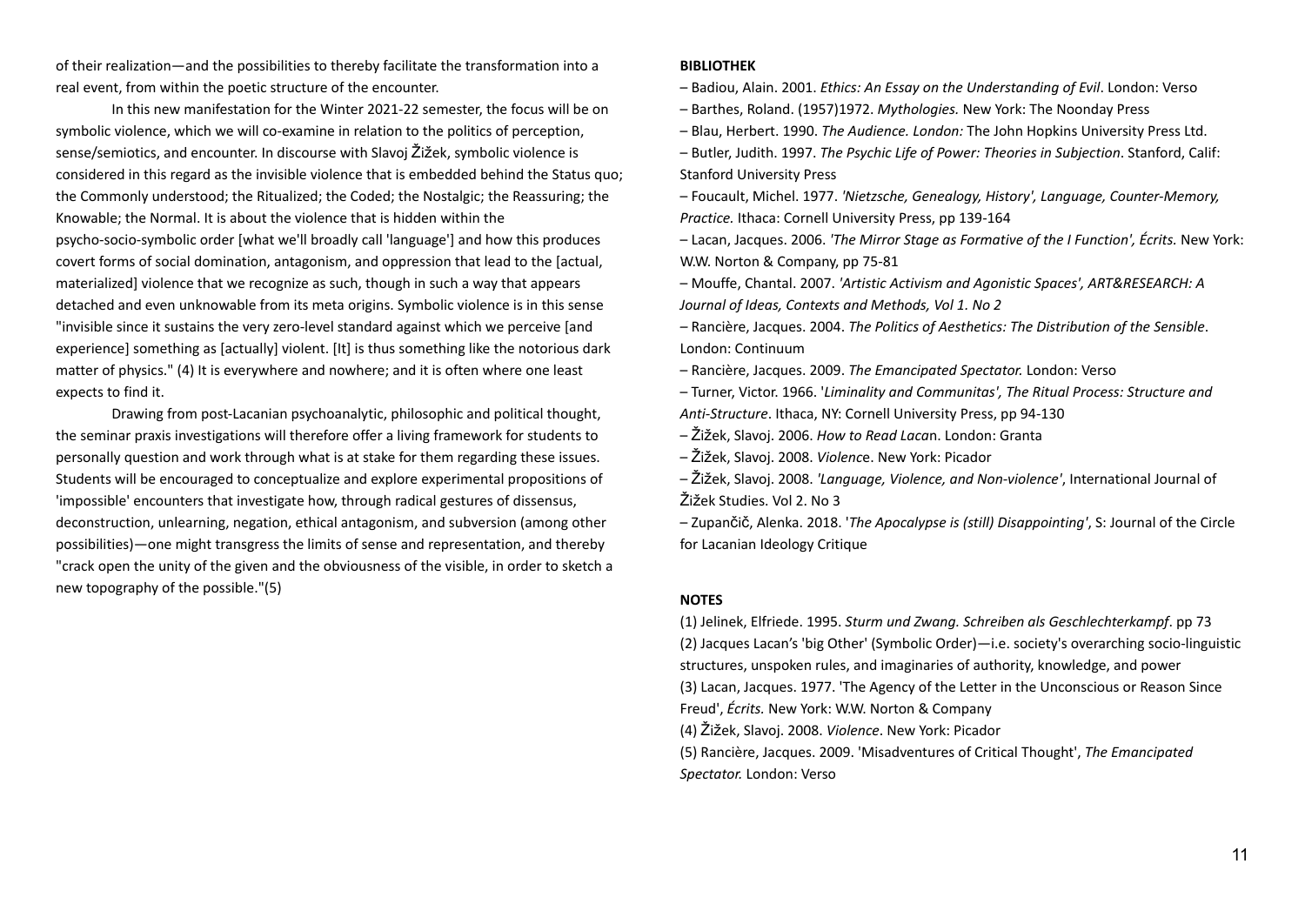#### **PRAXIS (6 ECTS)**

**DR. ANTON KATS 6 Block Sessions Every Saturday in October and 2 first Saturdays in November**

# **Ra:Dio**

Radio provocations and concrete listening sessions in 5 practice based block seminars. Leading question: How can art practice respond to site-specific problems in the everyday?

The seminar explores radio and listening as a legitimate site of art practice and critical enquiry. The seminar will address and collectively develop inner-spatial and outer-spatial strategies articulating and exploring diverse methodologies of listening and radio in regard to its potential in the everyday.

Exploring institutional frameworks of public, private and liminal spaces the students will be encouraged to develop and conduct a series of experiments aiming to overcome the restrictions encountered through artistic experience in both, formal and informal environments, inside and outside of the art academy.

The seminar will question the spatial interdependence between transmission and reception and introduce the concept of "concrete listening", which is concerned with solidarity, mutual support and action, and which allows for reflection on the possibilities of structural change that emerges through the action of every given project. Here, the notion of the concrete will point to problems that are simultaneously practical and theoretical, empirical and conceptual, literal and metaphorical, collective and individual. Exploring listening as a generative act, that caries the intention and the agency of the listener, radio practice will be considered an operational and ethical mode of receptivity to changing conditions and hence as a mode of responsiveness and "response ability" towards as-yet unknown and unforeseen possibilities that derive from acting together. Bridging pragmatic questions of access and infrastructure with those of culture and knowledge production radio and listening will be considered as an overarching sonic framework in which material and non-material human experience takes place.

The seminar process and evaluation are peer-reviewed. The assessment is purposefully rendered ambiguous in order to emphasise the complex interchangeability of situations, roles, interactions and experiments allowing the students to present and experience practice as it occurs, without manipulation, editing or qualitatively prioritising doing and producing over the state of being. Embracing poetic gestures and concrete proposals alike, the seminar assessment can include, yet are not limited to radio and listening interventions as a form of political action in the face of the manifested presence and unknown and unpredictable future.

The seminar incorporates transdisciplinary theoretical inputs along the way, yet does not require any particular theoretical background as a precondition for attending.

#### **TIMETABLE**

1<sup>st</sup> Movement: Warm Up: Listening and radio physiognomics. Learning and attentiveness. Tuning In: Practical Listening Exercises / Mapping Exercises / Site-Specific Listening. 2<sup>nd</sup> Movement: Rearranging Networks and Meanings. Considering new relationships with space and each other. Developing project proposals: Sound investigations and sound responses. Individual and collective project consideration.

3<sup>rd</sup> Movement: Beyond the Radio Studio. Body transducers - Transmissions, Receptions, Voice. Developing a series of sound/radio/listening/performative experiments. Project development.

4<sup>th</sup> Movement: Institution of Sound – Becoming a sound orchestra. Project finalisation and presentation.

5<sup>th</sup> Movement: Cooling down. Meditation on Sound and Thoughts. Wrap-up.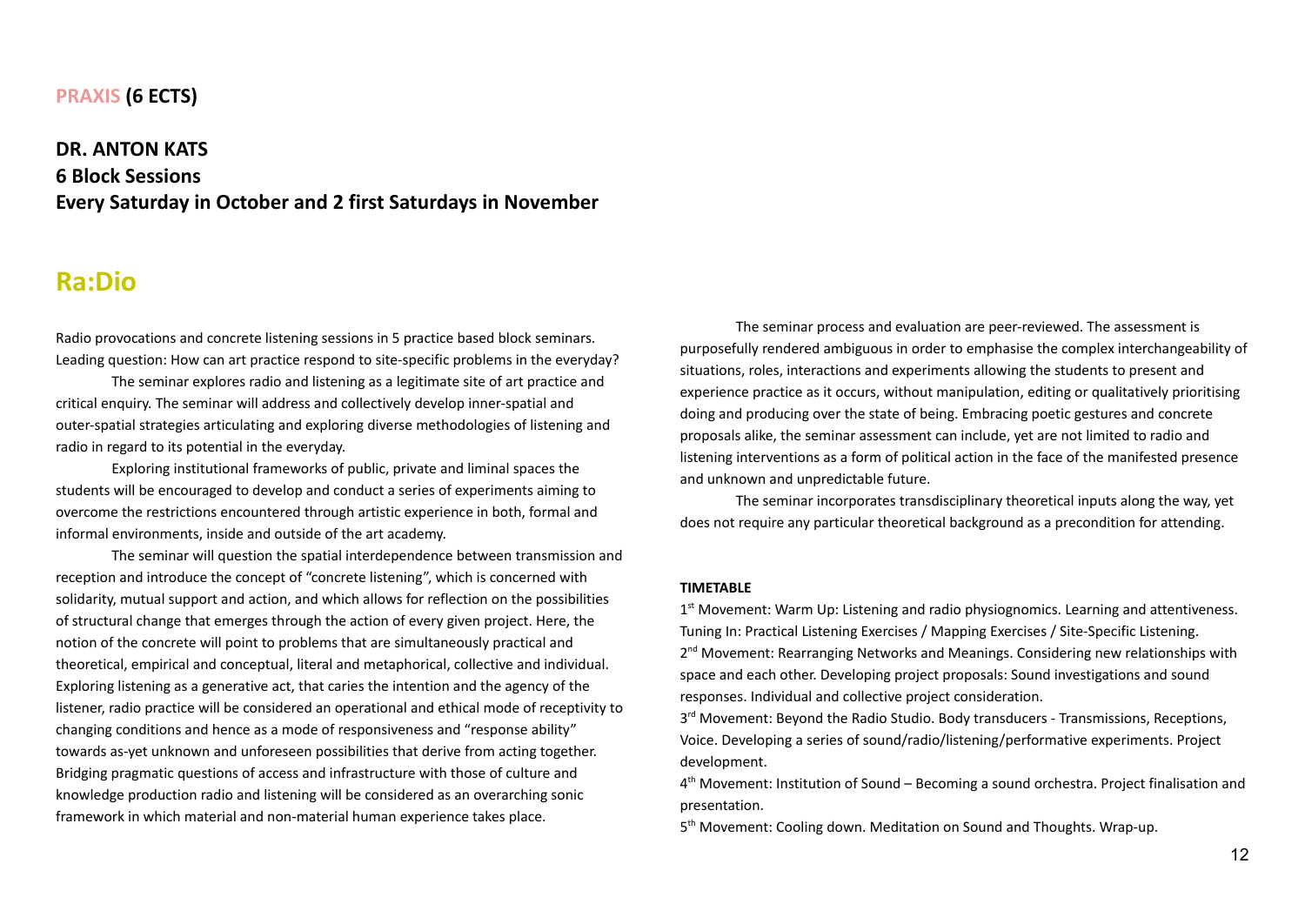#### **RECOMMENDED READING**

Tara Rodgers and Jonathan Sterne (2011); *The poetics of signal processing.* Ultra Red (2012); *Five Protocols of Organised Listening* Lukas Bessire and Daniel Fisher (2012); *Anthropology and wireless sound in the 21 st Century* Eleni [Ikoniadou](https://www.google.com/search?safe=off&sxsrf=ALeKk02xmzEB-1V44duv1lIyclONneC-ew:1603099512340&q=Eleni+Ikoniadou&stick=H4sIAAAAAAAAAOPgE-LVT9c3NEwvSjZIKcgxUIJwk0xzyi2zMsq1lDPKrfST83NyUpNLMvPz9MuLMktKUvPiy_OLsoutUlMyS_KLFrHyu-ak5mUqeGbn52UmpuSX7mBlBADbLxKfWgAAAA&sa=X&ved=2ahUKEwiouuOHq8DsAhVDM-wKHca3BQsQmxMoATAPegQIDhAD), Toby [Heys,](https://www.google.com/search?safe=off&sxsrf=ALeKk02xmzEB-1V44duv1lIyclONneC-ew:1603099512340&q=Toby+Heys&stick=H4sIAAAAAAAAAOPgE-LVT9c3NEwvSjZIKcgxUIJw03JyjA0L48u1lDPKrfST83NyUpNLMvPz9MuLMktKUvPiy_OLsoutUlMyS_KLFrFyhuQnVSp4pFYW72BlBADfCfbHVAAAAA&sa=X&ved=2ahUKEwiouuOHq8DsAhVDM-wKHca3BQsQmxMoAjAPegQIDhAE) Steve [Goodman](https://www.google.com/search?safe=off&sxsrf=ALeKk02xmzEB-1V44duv1lIyclONneC-ew:1603099512340&q=Steve+Goodman&stick=H4sIAAAAAAAAAOPgE-LVT9c3NEwvSjZIKcgxUIJwkyqLqjIss3O0lDPKrfST83NyUpNLMvPz9MuLMktKUvPiy_OLsoutUlMyS_KLFrHyBpeklqUquOfnp-Qm5u1gZQQABe4QXFgAAAA&sa=X&ved=2ahUKEwiouuOHq8DsAhVDM-wKHca3BQsQmxMoAzAPegQIDhAF) (2019); AUDINT#Unsound:Undead Salome Voeglin (2018) *The Political Possibility of Sound: Fragments of Listening.* Salome Voeglin (2010) *Listening to Noise and Silence: Towards a Philosophy of Sound Art.* Bertold Brecht (1932); *The Radio as an Apparatus of Communication* Felix Guattari (1986); *Popular Free Radio* Theodor W. Adorno (1966); *Education After Auschwitz* Jacques Attali (2009); Noise The Political Economy of Music Hazrat Inayat Khan (1923); *The Mysticism of Sound and Music The great liberation by hearing in the intermediate states (The Tibetan Book of the Dead)* Shaikh [Abu-Saeed](https://www.amazon.com/s/ref=dp_byline_sr_book_2?ie=UTF8&field-author=Shaikh+Abu-Saeed+Abil-Kheir&text=Shaikh+Abu-Saeed+Abil-Kheir&sort=relevancerank&search-alias=books) Abil-Kheir (2001); *Nobody Son of Nobody* Mutabaruka (2005); *The next poems* Victor Wooten (2006); *The Music Lesson* Ram Dass (1971); *Be here now* Sarvaiya N, Kothari V (2017); *Audible Sound in Form of Music Can Influence Microbial Growth* Rupert Sheldrake (2009); *Morphic Resonance: The Nature of Formative Causation* Steve Goodman (2019;) AUDINT - Unsound:Undead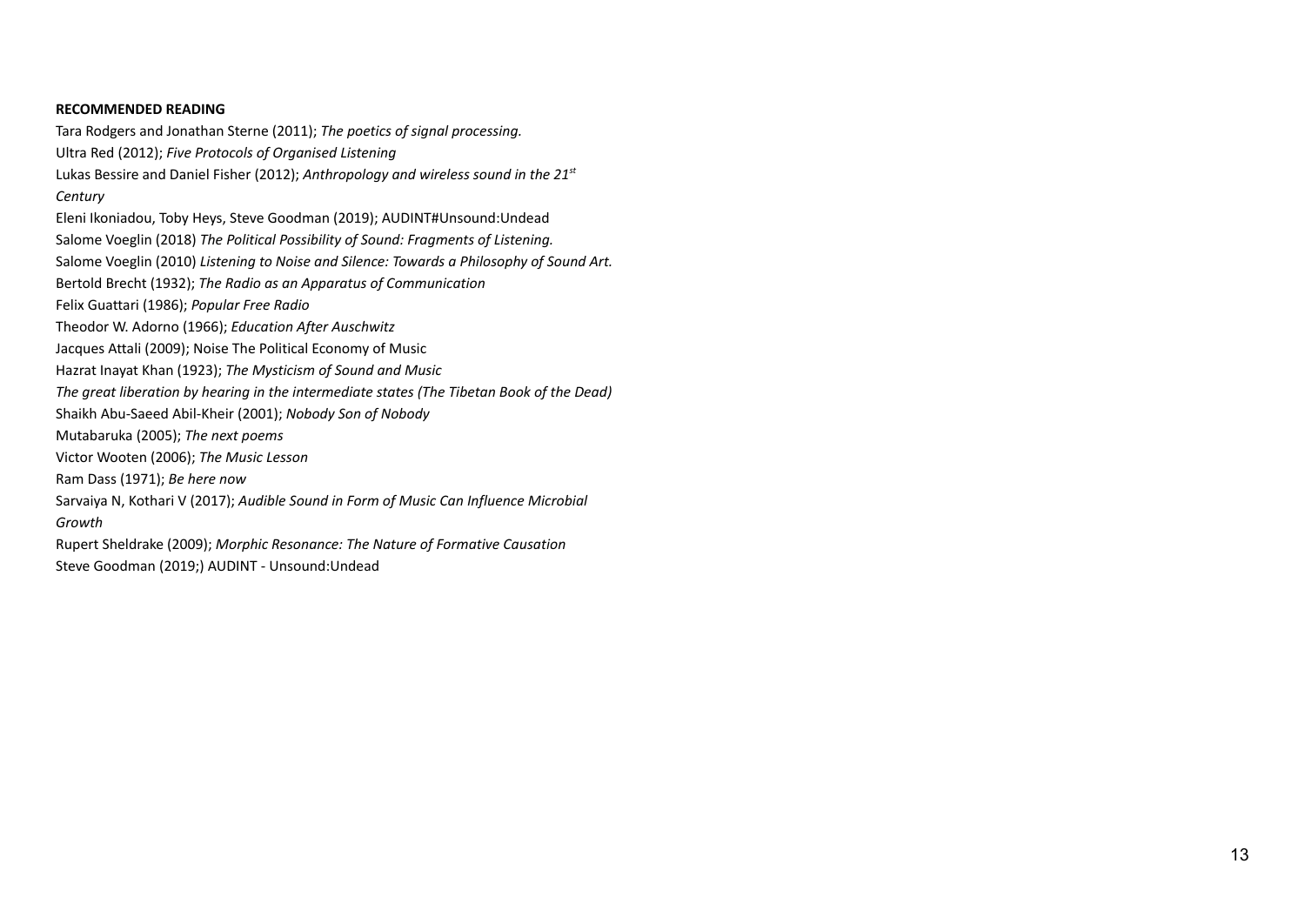## **THEORIE (6 ECTS)**

## **DR. ELENA AGUDIO Thursdays 10:00 – 13:00**

# **"I WOULD PREFER NOT TO" THE TAXONOMIES AND POETICS OF REFUSAL**

"History is full of people who just didn't.

They said *no thank you*, turned away, ran away to the desert, stood on the streets in rags, lived in barrels,

burned down their own houses, walked barefoot through town, killed their rapists, pushed away dinner, meditated into the light." (...)

"There is a lot of meaning-space inside a "no" spoken in the tremendous logic of a refused order of the world. Poetry's no can protect a potential yes—or more precisely, poetry's *no* is the one that can protect the hell yeah, or every hell yeah's multiple variations. In this way, a poem against the police is also and always a guardian of love for the world."

**Anne Boyer,** *No* (1)

**refusal:** a rejection of the status quo as livable and the creation of possibility in the face of negation

i.e. a refusal to recognize a system that renders you fundamentally illegible and unintelligible;

the decision to reject the terms of diminished subjecthood with which one is presented,

using negation as a generative and creative source of disorderly power

to embrace the possibility of living otherwise.

**Tina Campt,** *Black Visuality and The Practice Of Refusal* (2)

Saying 'no' or rather, not partaking, as the Practising Refusal Collective writes, represents "a generative rubric for understanding everyday practices of struggle, often obscured by an emphasis on collective acts of resistance." (3)

For many oppressed subjects and communities, refusal is what is left to disrupt injustice and interrupt loops of domination, and to enact the imagination of the otherwise. Innumerable and various are the example of generative acts of negation, from Diogenes the cynic who closed himself in a barrel to say no to a corrupt and unworthy world, to Rosa Parks' refusal to give up her seat to a white passenger on a segregated bus, (4) or the refusal of work practiced by autonomists and anarchists as "the daily action of withdrawal from exploitation, of rejection of the obligation to produce surplus value, and to increase the value of capital, reducing the value of life," in Bifo's. (5)

Refusing to participate in processes of normalization of life means to critically engage with the possibility to stop perpetuating injustice, but also to have the vision and strength of reimagining an existing order of things, actively undoing oppressive infrastructures, and exploding crystallized power structures. As Bonnie Honig argues in *A Feminist Theory of Refusal* (2021), a feminist politics of refusal is not one that simply declines the participation in the machinations of power, like Melville's Bartleby and his infamous response: "I would prefer not to". (6) Rather, a feminist politics of refusal further "aims at transformation and, ultimately, self-governance."

Refusal represents furthermore a right to opacity, an unwillingness to accept the reduction of complexity and to the pinning down of subjects. In her seminal book *Mohawk Interruptus.Political Life Across the Borders of Settler States* (2014), Audra Simpson analyses and advocates for everyday acts of refusal of Mohawk Indigenous peoples. Yet, she also theorises a scholarly mode of anthropological inquiry and analysis that "acknowledges the asymmetrical power relations that inform the research and writing about native lives and politics".(7) What she first called "ethnographic refusal" is a practice currently implemented by researchers and research participants together who decide not to disclose particular information for use within the academy, and instead uphold and recognise a community's right to self-representation. " (8)

This seminar will focus on the theory and practice of feminist thinkers and activists embracing forms of ongoing and reflective refusal as forms of abolition, as means to invigorate discourse on civil and uncivil disobedience. Withdrawal from unjust political and economic systems, for these thinkers, is not surrendering or giving up but starting a new path.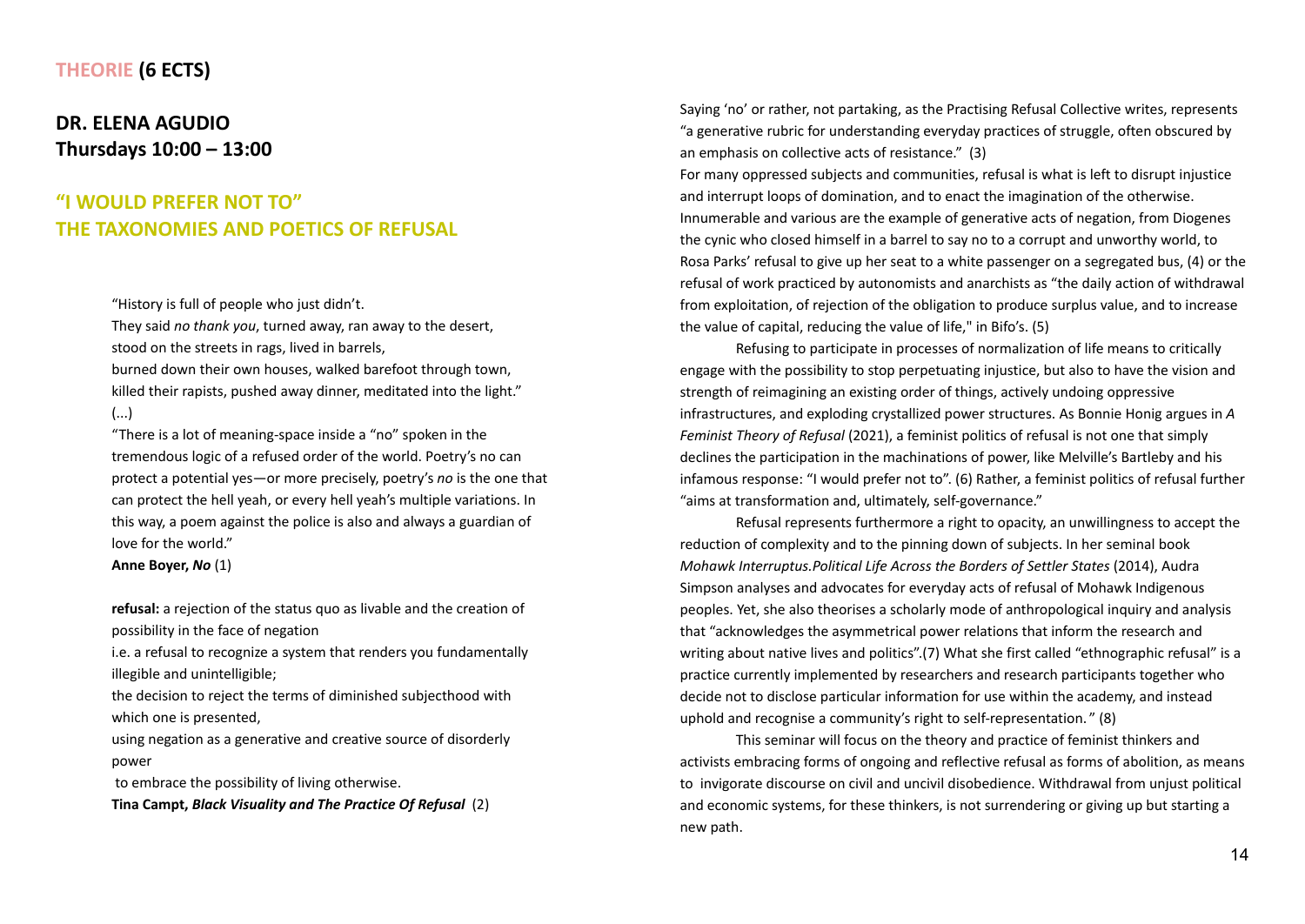A politics of refusal in fact operates both as critique and as knowledge production, as transformation. Analysing the work of writers and thinkers Tina Campt, Sadyia Hartman, Adriana Cavarero, Anne Boyer, Audra Simpson, AbdouMaliq Simone, among others, we will ask: *How do we write, think, perform, practice, visualize, engage, theorize, story, or enact a practice of refusal?*

In particular, along the echoes of AbdouMaliq Simone's *Improvised Lives* (2018), students will be asked to study and elaborate forms of spatial strategies and urban relationality, looking at 'rhythms of endurance' and 'politics of peripheral care', that might escape the attention of scholars since they defy "recognizable vernacular[s] of resistance/autonomy/freedom'."

As such, the course relates feminist refusal to the spatial politics of urban normalization, highlighting ways in which the lived reality of hierarchies and hegemonies implies more often than not strategies of survival that do not leave visible, heroic, or machist traces, but have to be found in the interstices of the everyday.

#### **ESSENTIAL BIBLIOGRAPHY**

Lila Abu-Lughod, *Veiled Sentiments. Honor and Poetry in Bedouin Society*, 1986 Anne Boyer, *No* in *A Handbook of Disappointed Fate*, 2018 [\(https://believermag.com/an-interview-with-anne-boyer/\)](https://believermag.com/an-interview-with-anne-boyer/)

Tina Campt, "Black visuality and the practice of refusal", in *Women & Performance*, 25

February 2019: <https://www.womenandperformance.org/ampersand/29-1/campt> Adriana Cavarero, Judith Butler, Bonnie Honig, *Toward a Feminist Ethics of Nonviolence*, Fordham University Press, 2021

Natasha Ginwala, *Dissonant Agencies and Productive Refusal,* 2020

Sadyia Hartman, *Wayward Lives, Beautiful Experiments,* 2019

Devonya N. Havis, "Now, How You Sound': Considering a Different Philosophical Praxis" in *Hypatia 29* (1):237-252 (2014)

Bonnie Honig, *A Feminist Theory of Refusal*. Harvard University Press, 2021 Axelle Karera, "Black Feminist Philosophy and the Politics of Refusal" in *The Oxford Handbook of Feminist Philosophy* (eds Kim Q. Hall and Ásta), June 2021 Saba Mahamood, "Feminist Theory, Embodiment, and the Docile Agent: Some Reflections on the Egyptian Islamic Revival", in *Cultural Anthropology* Vol. 16, No. 2 (May, 2001), pp. 202-236.

#### **NOTES**

1. Anne Boyer, "No", in *A Handbook of Disappointed Fate*, Ugly Duckling Press, 2018. (Originally Published: April 13th, 2017) 2.Tina Campt, *Black visuality and the practice of refusal*, February 25, 2019[:](http://womenandperformance.org/ampersand/29-1/campt)

[womenandperformance.org/ampersand/29-1/campt](http://womenandperformance.org/ampersand/29-1/campt)

3. ibidem

4. which led to the Montgomery Bus Boycott

5. Franco Berardi Bifo, *What is the Meaning of Autonomy Today? Subjectivation, Social Composition, Refusal of Work*, March 2003, last accessed on 2 August 2021: <https://transversal.at/transversal/1203/berardi-aka-bifo/en>

"Refusal of work is actually generated by the complexity of social investments of desire. In this view autonomy means that social life does not depend only on the disciplinary regulation imposed by economic power, but also depends on the internal displacement, shiftings, settlings and dissolutions that are the process of the self-composition of living society. Struggle, withdrawal, alienation, sabotage, lines of flight from the capitalist system of domination. Autonomy is the independence of social time from the temporality of capitalism. This is the meaning of the expression refusal of work. Refusal of work means quite simply:I don't want to go to work because I prefer to sleep. But this laziness is the source of intelligence, of technology, of progress. Autonomy is the self-regulation of the social body in its independence and in its interaction with the disciplinary norm 6. Herman Melville, "Bartleby, the Scrivener: A Story of Wall Street" in *Putnam's Magazine*, New York, 1853.

7. Audra Simpson, *Mohawk Interruptus: Political Life Across the Borders of Settler States*, Duke University Press, 2014

8. "Its purpose is not to bury information, but to ensure that communities are able to respond to issues on their own terms." It is "intended to redirect academic analysis away from harmful pain-based narratives that obscure slow violence, and towards the structures and institutions that engender those narratives. It is a method centrally concerned with a community's right to self-representation".

See: Alex Zahara, "Refusal as Research Method" in *Discard Studies*, 21 March 2016 <https://discardstudies.com/2016/03/21/refusal-as-research-method-in-discard-studies/> 9. Tina Campt, *Black visuality and the practice of refusal*, 25 February 2019 [womenandperformance.org/ampersand/29-1/campt](http://womenandperformance.org/ampersand/29-1/campt)

10. AbdouMaliq Simone, *Improvised Lives: Rhythms of Endurance in an Urban South*. Cambridge: Polity Press, 2019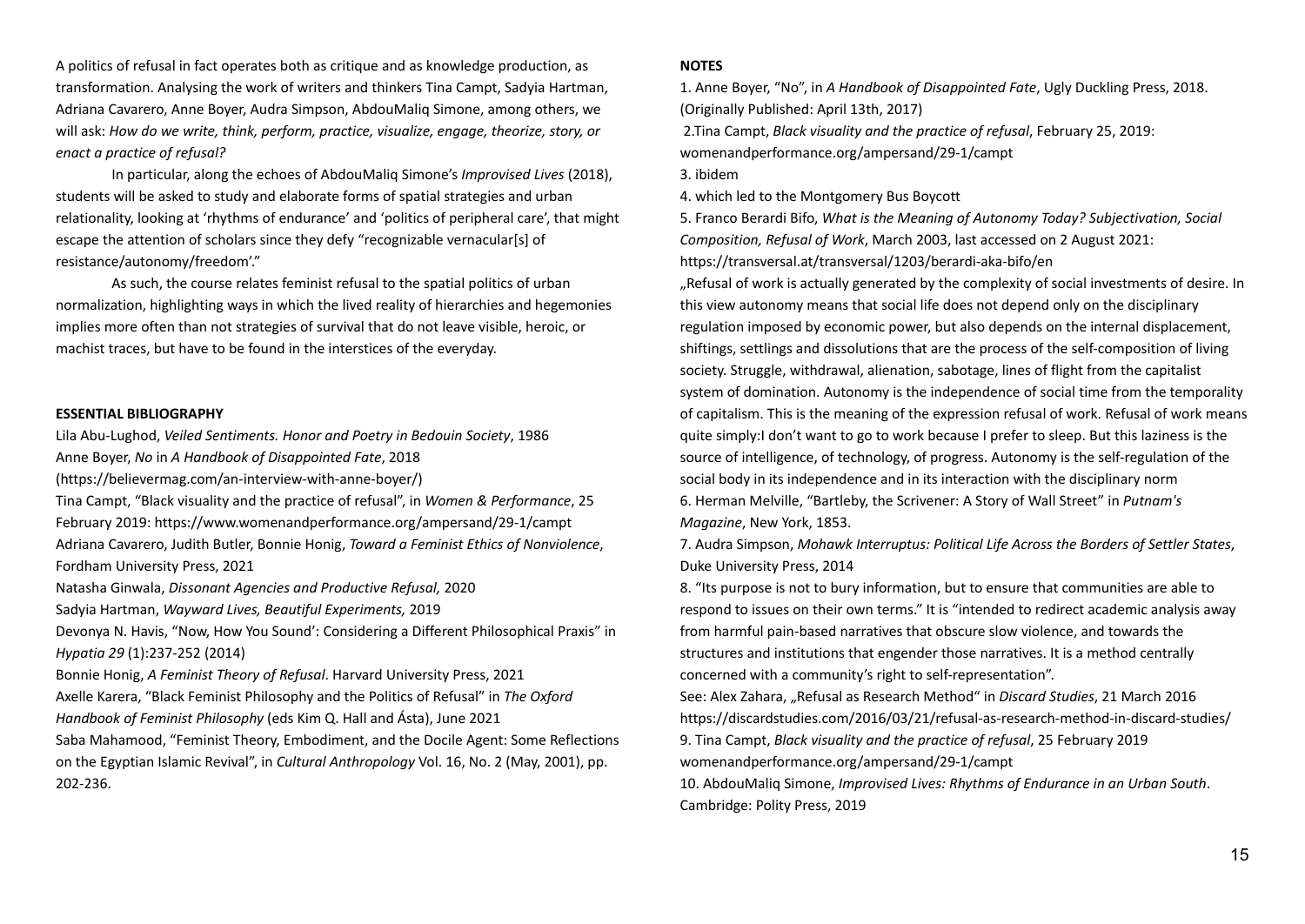#### **THEORIE (6 ECTS)**

**PAZ GUEVARA Fridays, 10:00 - 13:00**

# **EXHIBITIONS HISTORIES III: CONVULSIONS AT LIBRARIES: STRATEGIES AGAINST THE GRAIN OF** *COLONIAL LIBRARIES*

What do libraries perform? What models of knowledge and society do libraries put into play? What are the power structures that are enmeshed in libraries and in their spatial strategies? To what extend do libraries act as places of memory, but also as mechanisms of asymmetry, erasure and even of epistemicide? What are the critical library models that are able to reveal the colonial violence of the medium, to account on the *colonial library*, and what counter-strategies do they shape? What kind of models those *critical libraries* produce? What other perspectives, materialities and spatial strategies do they activate? And also, how do subjective experiences have the capacity to perform and intervene into the library, unsettling its model? To sum up, what strategies and energies are able to create convulsions in the library space?

Following the examination of exhibitions cases and histories undertaken in the previous semesters, the present seminar intends to continue to tackle the politics and aesthetics practices at exhibition spaces, dealing with an specific space: the library. Often at exhibitions and cultural spaces, the library is a recurring space that deals with the relation between knowledge and power, memory, archiving and community. Focusing on the political history of the library medium, considering the histories of oppression, colonialism and capitalism that traverse it, the seminar will discuss the different models and strategies that library projects set in motion.

The seminar departs by introducing V.Y. Mudimbe's concept of the "colonial library", an anti-colonial critique against the accumulation of knowledge amassed by the Western library model. Made up of the practices and writings of Western missionaries, explorers, philosophers, anthropologists and ethnologists, the Western colonial library produces an Eurocentric gaze, while overshadows the local agency, legitimation and

episteme of the collected knowledge and subjects (Mudimbe 1988). In turn, we will discuss Mudimbe's reflection on the existence of "critical libraries", and how they perform other ways of thinking, and other methods within the need to rearticulate epistemologies of Africa, South America and Asia on their own terms, as well as of first nations in the North and the diasporic communities.

On a second section, the seminar will continue to stimulate the theorization and analysis of cases of critical libraries that challenge, and find a way out, from the limits of categories, perspective and conceptual systems of the Western model. We will depart by Silvia Rivera Cusicanqui's practice and theory of the "epistemology of oral history" and the "reappropiation of bilinguism". By conceiving the Andean Oral History Workshop (Taller de Historia Oral Andina), forming a kind of bilingual oral library, Rivera Cusicanqui proposes the conditions to practice "deep layers of collective memory", within the prospect of "nurturing the vision of an autonomous historical process and the hope of regaining control over a historical destiny alienated by the colonial process" (Rivera Cusicanqui 1987). Among other models, we will continue to discuss cases of "radical librarianship" (Heide Hinrichs, Joy-ey Tang, Elizabeth Haines 2020) and of digital "shadow libraries" that confront the exclusion and privatization of knowledge in libraries and archives (Dubravka Sekulic<sup></sup> 2018). In Berlin, we will visit and analyze in-situ models of critical libraries, such as SAVVY.doc, Archive Inventory, Each One Teach One (EOTO) library, Audream antiracist & feminist library, Baynatna - The Arabic library, Das feministische Archiv FFBIZ, the Collective Library and Poster Archive, and the Museum of American Art, a.o. (we will select together the visits according to the interest of the participants, and the visits will be possible according to the COVID guidelines).

Also, we will complete the inquiry of critical library models by analyzing performative interventions, including listening practices, haptic experiences, para-libraries, frictions and counter or speculative strategies, for instance by the WOCI Reading Group, Cecilia Vicuña, Voluspa Jarpa, Ruth Buchanan, Eloísa Cartonera and Meschac Gaba, respectively, among others. Cusicanqui's critique to the colonial regime of "oculcentrism", which ranks vision over other senses, will lead us to reflect and theorize "knowing as a bodily political practice", that is the performative dimension of bodies, gazes, writing and relation to archives beyond the limits of oculcentrism and within and through spatial strategies: "how we would decolonize Cartesian oculcentrism and reintegrate the body's gaze to the flow of inhabiting space-time, in what others call history" (Rivera Cusicanqui 2020). Within that critique, we will also situate and discuss how the performative intervention can be a force against the conditions of capitalism in which corporeal power has been transformed into labor, and reflect on Silvia Federici's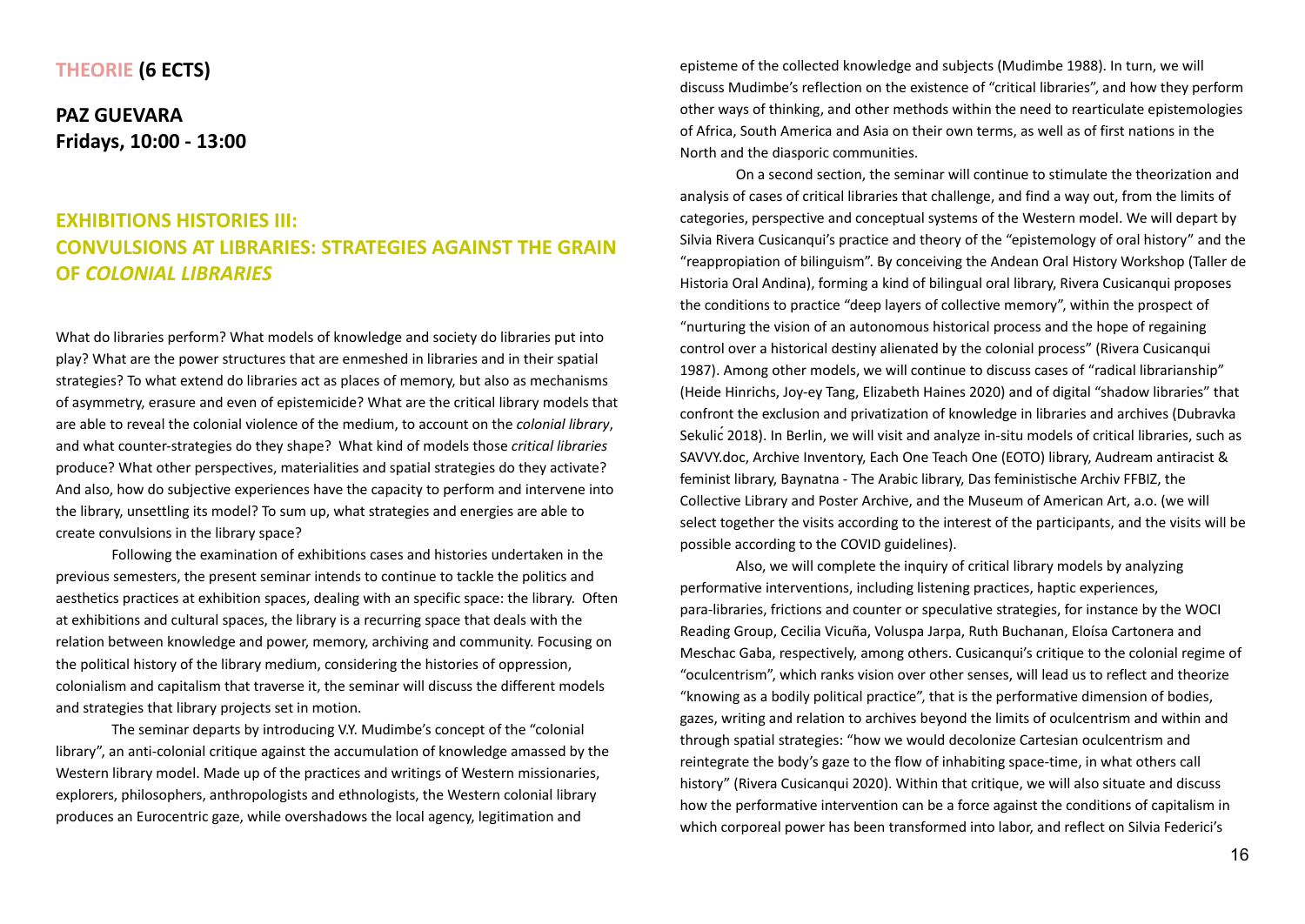claim that "our struggle then must begin with the reappropriation of our body, the revaluation and rediscovery of its capacity for resistance, and expansion and celebration of its powers, individual and collective" and that "performance and dance is central to this reappropriation" (Federici 2020).

On a third section, the seminar will move on the larger context and discussion of archives of which libraries are part. How does one avoid committing the same violence of the archive in once own narration from or about the archive? How to listen to the unsaid, translate misconstrued words, and transform disfigured lives at the archive? How can narrative embody life in words and at the same time respect what we cannot know from the archive? Is it possible to exceed or negotiate the constitutive limits of the archive? By discussing these questions, we will depart reflecting on Saidiya Hartman's writings and strategies to confront the "impossible goal" of telling a story and of claiming for the present the lives that are "archived" beyond the violence deposited in archives. We will discuss her writing method of "critical fabulation", in which she combines archival research and speculative argumentation, writing a narrative with and against the archive. (Hartman 2008). We will continue to read and discuss Achille Mbembe's conceptualization on the archive and its limits, along the following questions related to the conditions of the archive: How is an archive produced? What are the rituals involved in forming an archive? What are the political conditions of the archive's foundation? On whose authority does it depend? How is the archive decoded and under which narrative and conditions is presented to the public? We will draw special attention on the spatio-temporal strategies, such as the operation of montage in which "A montage of fragments thus creates an illusion of totality and continuity. In this way, just like the architectural process, the time woven together by the archive is the product of a composition" (Mbembe 2002). Among other positions, we will discuss Jacques Derrida's deconstruction of the archiving practice, from his reflection on the "archival violence" in which archives are at once "instituted and conservative" to the contradictory drives of what he terms the "archive fever", amid the desires of destruction and conservation, and the tension between the past and the future (Derrida 1995).

A final section will be dedicated to the city as library in which we will address on-going processes of re-naming, resignification and intervention of streets and monuments. If possible, we will engage in a walk around the Weißensee Kunsthochschule tackling colonial remains with a guest from Dekoloniale Berlin (according to the COVID guidelines). The evaluation of the seminar is based on two theoretical-practices. First, it is the participation in the seminar sessions by reading, discussing the theoretical texts and analyzing cases. Second, it is a final assignment in which participants are invited to conceptualize a performative intervention in a library space (and by extension an archive or the city), or to conceptualize a model of critical library, both from the perspective of your own citizen engagement. The participants are also invited to rethink the format of writing the assignment, and instead of writing an essay try other formats and narratives to communicate your proposal in which you direct it to an addressee, such as: an invitation, a welcome speech, a call for celebration, an inter-generational letter, an exchange or reciprocity message, a thanks for a care practice, a report, an advertisement or a self-reflection (to one self), among others you would like to propose. We will further discuss and specify the assignment in the first session.

#### **BIBLIOGRAPHY AND REFERENCES**

– V.Y. Mudimbe, *The Invention of Africa*. Bloomington, Indiana University Press, 1988.

– Jorge Luis Borges**, "**The Ethnographer". Short story, translated by Andrew Hurley. 1974.

– Silvia Rivera Cusicanqui, "El Potencial Epistemológico y Teórico de la Historia Oral: de la Lógica Instrumental a la Descolonización de la Historia". In: *Temas Sociales*, N° 11, IDIS/UMSA, La Paz, 1987.

– Silvia Rivera Cusicanqui, *Ch'ixinakax. On Practices and Discourses of Decolonization*. Cambridge, Polity Press, 2020.

– Dubravka Sekulić, "On Knowledge and 'Stealing'". In: *The Funambulist*. *Politics of Space and Bodies*. Issue 17, May-June 2018 "Weaponized Infrastrucuture".

– Silvia Federici, "In the Praise of the Dancing Body". In: *Beyond the Periphery of the Skin. Rethinking, Remaking, and Reclaiming the Body in Contemporary Capitalism*. Toronto : Between the Lines, 2020.

– Heide Hinrichs, Joy-ey Tang, Elizabeth Haines, *Shelf Documents. Art Library as Practice*. Berlin/Antwerp, b\_books and Track Records, 2020.

– Ruth Buchnan, Aileen Burns & Johan Lundh, Hanahiva Rose (Eds.), *Uneven Bodies. Reader*. Govett-Brewster At Gallery, Aoteara New Zealand, 2021.

– Saidiya Hartman, "Venus in Two Acts." *Small Axe* 12, no. 2, 2008.

– Linda Tuhiwai Smith*, Decolonizing Methodologies. Research and Indigenous Peoples.* London, Zed, 2021 (orig. 1992).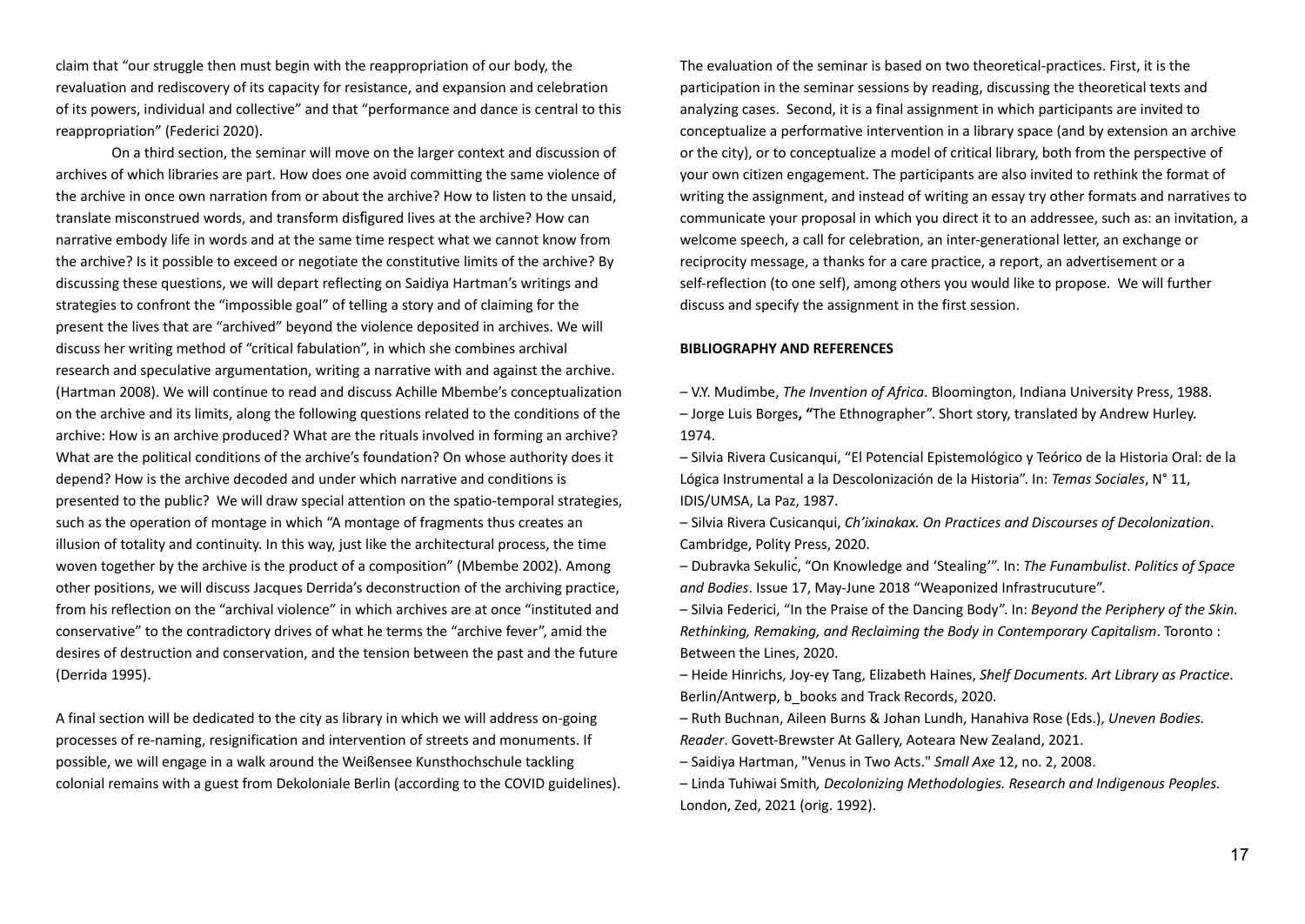- Anne Garland Mahler, From the Tricontinental to the Global South Race, Radicalism, and Transnational Solidarity. Duke University Press, 2018.

- Boaventura de Sousa Santos and Maria Paula Meneses, Knowledges Born in the Struggle: Constructing the Epistemologies of the Global South. London, United Kingdom,<br>Routledge; Taylor & Francis Group, 2020. outledge; Taylor & Francis Group, 2020.

– Sylvia Wynter, "The Ceremony Must Be Found: After Humanism," boundary 2: On Humanism and the University I: The Discourse of Humanism, ed. William Spanos, 1 2.3 / 1 3.1 ( S p rin g / F all 1 9 8 4 ): 1 9 – 7 0.

- Achille Mbembe, "The Power of the Archive and its Limits". In: Hamilton C., Harris V., Taylor J., Pickover M., Reid G., Saleh R. (eds) Refiguring the Archive. Springer, Dordrecht, 2 0 0 2.

- Fernando Baez, A Universal History of The Destruction of Books. New York, Atlas Books, 2 0 1 0.

- Walter Benjamin, "Unpacking my Library. A Talk about Book Collecting". In: *Iluminations*. New York, Schocken Books, orig. published in German in 1931.

- Jacques Derrida "Archive Fever: A Freudian Impression." Diacritics 25, no. 2, 1995.
- Ana Ofak, "Book Train". In: *Agents of Abstraction*. Berlin, Stenberg Press, 2019.
- IIP, *Invisible Inventories. Questioning Kenyan Collections in Western Museums*. 2021.
- Paulo Tavares, *Des-Habitat*. Berlin, K-Verlag, 2018.
- Terence Dixon, *Meeting the Man: James Baldwin in Paris*. Documentary, 1970, 27 min.
- Alain Resnais, *Toute la mémoire du monde*. Documentary, 1956, 22 min.
- SAVVY.doc archive, Berlin. https://savvy-contemporary.com/en/pillars/savvy-doc/
- Each One Teach One (*EOTO*) Bibliothek, Berlin.

<https://www.eoto-archiv.de/literatur/#bibliothek>

- Library of Resistance, part of the exhibition "RESIST! Die Kunst des Widerstand", Rautenstrauch-Joest-Museum, Cologne, 2021. <https://rjm-resist.de/library-of-resistance/>
- Audream mobile antirassistische & feministische Bibliothek. <https://audream.org/>
- Museum of American Art, Berlin. <http://museum-of-american-art.org/>
- Eloísa Cartonera, cooperative, collective and publishing house in Buenos Aires, Argentina. <http://www.eloisacartonera.com.ar/historia.html>
- Dekoloniale Erinnerngskultur in der Stadt, Berlin. <https://www.dekoloniale.de>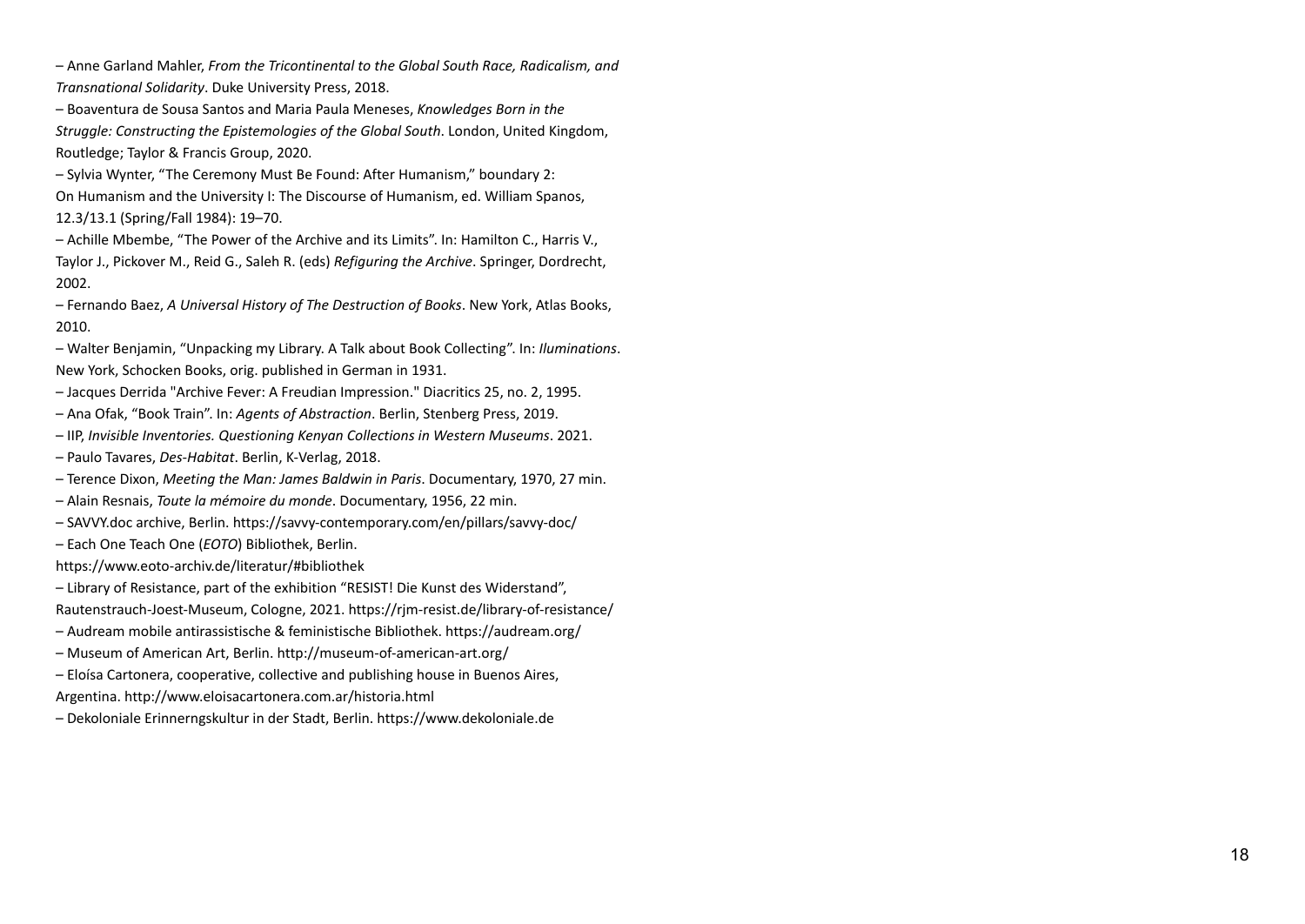## **THEORIE or PRAXIS (6 ECTS)**

**MONUMENT LAB 6 workshops (introduction, 4 discussion sessions, 1 wrap-up/next steps session) Timeframe: Between 11.2021 - 02.2022 exact times to be confirmed**

# **MONUMENTS OF THE FUTURE? A TRANSATLANTIC EXCHANGE PROJECT ON MEMORY AND DESIGN PRACTICES**

Through this partnership, we will explore:

- How to change perspectives: Who has the ability to concretize their memories? Who has been excluded? Who has the right to remember?
- The idea of an anti-monument: what could protest contribute to keeping collective memories alive?
- Can monuments remain in motion, in progress, and be process-based?
- What's the role of art & curatorial practice in this debate? Observer? Activists?

People rarely, if ever, remember the past of the communities they live in accurately and completely. The narratives they tell about the story of their community's past are selective and often self-serving. They are supported and maintained across generations by both material and non-material cultural artifacts. An increasing discomfort with the way different communities, especially nations, tell their story has led to struggles over the role that previously constructed artifacts, especially memorials, should continue to play in this narrative construction and, if their role is to be diminished, what kind of cultural artifacts should replace them. Memory activists, for instance, insist that nations face their complicity with state-sanctioned slavery, colonialism, and genocide. What, they ask, must

be done with the cultural artifacts glorifying these past transgressions? How should one construct a national narrative that both acknowledges these past transgressions and provides a path for growth and a positive self-image? What should the cultural artifacts—especially the monuments and memorials that might support this new narrative—look like? Who has the ability to define what is remembered collectively? Who has the right to remember?

Design can play an important role in addressing each of these questions. It can supply a language to critique current renderings of the past and uncover what has heretofore remained unspoken. Moreover, it can be a vehicle for the construction of new cultural artifacts that can reshape contested narrative.

With this program, five North American and German universities, and their respective design and history faculties, engage in a deep dialogue on the culture of remembrance and, in this context, address the handling of common and opposing memories, as well as racism, exclusion, and memory narratives beyond the mainstream. Students, their professors, and additional experts including designers, activists, and historians will meet regularly on a digital platform for presentations, workshops, and discussion. Through these simultaneous conversions across nations and borders, key questions, locationally-specific understandings, and global themes will inform a transatlantic discourse that has the potential to continue long after the project period ends. The exchange will result in a portable and participatory exhibition designed to engage young audiences across program participants' respective cities.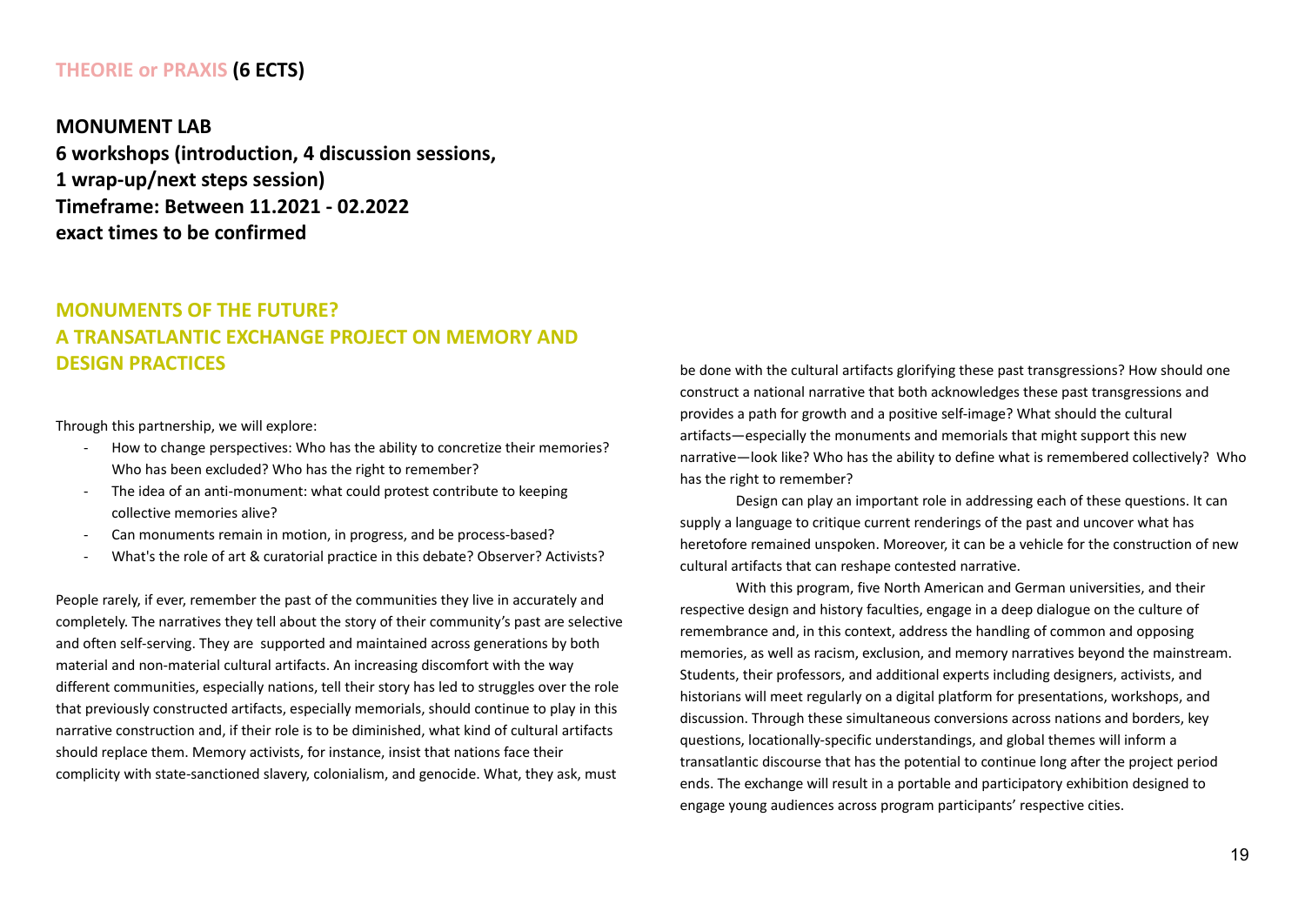#### **STRUCTURE OF THE PROGRAM**

The following universities make up the *Monuments of the Future* (working title) team, led by Goethe-Institut North America in cooperation with the Bundeszentrale für politische Bildung/bpb (Federal Agency for Civic Education): Harvard University (Prof. Vincent Brown); Parsons/the New School for Social Research (Prof. William Hirst); Ontario College of Art and Design University in Toronto (Prof. Dori Tunstall); Academy of Media Arts Cologne (Prof. Mischa Kuball); Berlin-Weißensee School of Art (Prof. Ulf Aminde, Prof. Bonaventure Soh Bejeng Ndikung and Prof. Nasan Tur). Together they form a new network that will pilot a two-semester program for advanced university students that considers memory culture from a transatlantic perspective.

The first semester includes a workshop that establishes the ways that design and design practices can influence the way societies deal with their past. Students will virtually meet their fellows from other universities, as well as renowned experts in the field.

A key element of the workshop will be collective work on a digital mind map, designed by the students, together with their professors and an agency that specializes in digital forms of interaction and content production.

Moreover, students will work on their own design drafts for specific locations. These, as well as the digital mind map, will culminate in the creation of "Memory Boxes," portable multilingual exhibitions that are easy to send and install, and that facilitate various forms of interaction with its subject matter. The "Memory Boxes" will be conceived and produced by students, with guidance from a curator and a design studio. They will be aimed at a young audience (aged between 16 and 30 years old), and will be designed for use in schools, universities, and other educational institutions, as well as at memorial sites and libraries.

*\*If the on-going Covid-19 pandemic permits*\* research trips will be offered to students during the second semester of the program (Spring 2022). Students will have the opportunity to learn about the culture of remembrance and the corresponding debates within another country's context through a two week exchange trip. Furthermore, identified core issues, different perspectives and points of view will be discussed in public during a workshop/conference with students and experts with practical and/or theoretical experience in the field of the culture of remembrance. (In this context, bpb could play a key part and bring in its experience in civic and cultural education as well as its network in Germany.) To make the results of the workshop/conference available for the general public also in other countries, it could be streamed live on YouTube, for instance. Students will apply at the end of the first semester with a specific research project. Those selected will be connected to partners and individuals of interest in the country they will visit.

While students from the North American universities are in Germany, a workshop with all students and other experts will be conducted to discuss and develop new approaches to cultural education by means of design processes. Location of the workshop tbd.

#### **TIMEFRAME**

Six (6) workshops with students from across the U.S., Canada, and Germany, including one introduction, four discussion sessions, and one wrap-up/next steps session, will take place between November 2021 - February 2022.

#### **BENEFITS:**

- Join a transnational network that includes select universities, students from around the world, Germany's Federal Agency for Civic Education (bpb), and the Goethe-Institut.
- Participate in robust conservations led by students, university professors, and international experts in the field
- Funding for to bring international experts, scholars, and activists into online discussion sessions
- Eligibility for a research trip to Germany, the U.S. or Canada (selection takes part within the project) financed by the program
- Join a team that develops an interactive exhibition and Memory Boxes

#### **REQUIREMENTS:**

Current student at one of the universities mentioned above

- Strong interest in the topics of memory culture, design, monuments, and history.
- Participation in 5-6 online sessions of 1,5 hour each, individual work
- Connect with high school students
- Contribute between sessions to online conversations via Gather Town digital platform
- Together with classmates, design a "Memory Box"